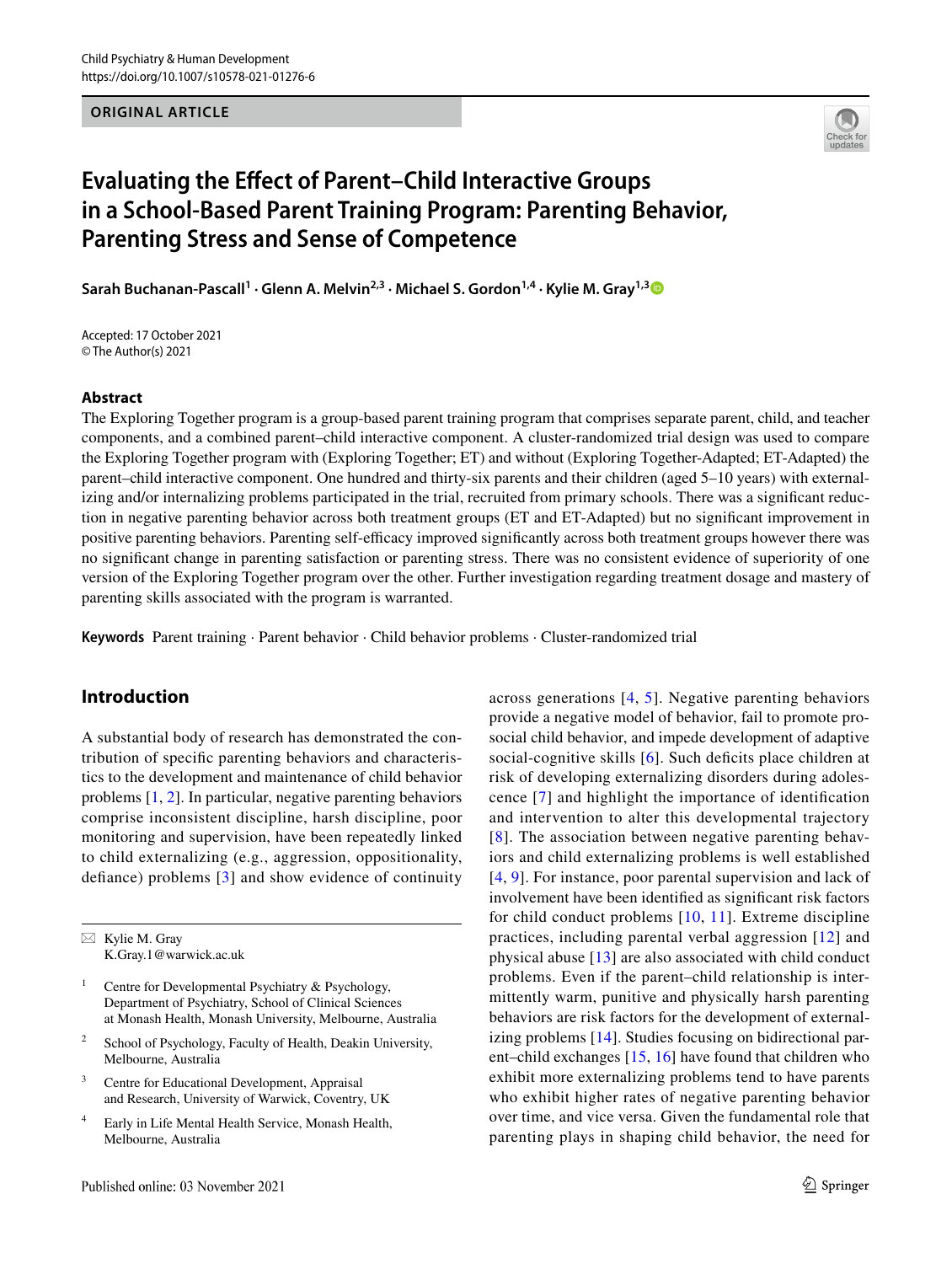early parenting interventions that reduce negative parenting behaviors and strengthen the parent–child relationship is highlighted.

Although negative or dysfunctional parenting behaviors have been consistently related to child externalizing problems, there is also research to suggest that negative parenting behaviors are associated with child internalizing problems [[17](#page-15-16), [18](#page-15-17)]. In a longitudinal, population-based survey completed by primary caregivers [[19](#page-15-18)], negative parenting behavior was found to be one of the consistent and cumulative predictors of early childhood internalizing problems. Caron et al. [[17](#page-15-16)] found that negative parenting behavior (e.g., threats, guilt induction) were associated with both child externalizing and internalizing problems, particularly for children whose parents also exhibited low warmth. Other researchers found that higher rates of negative parenting behaviors and lower rates of positive parenting behaviors were associated with more depressive symptoms in children [\[18](#page-15-17)]. This suggests the need for parenting interventions aimed at decreasing negative parenting behaviors.

Positive parenting behaviors (e.g., warmth, appropriate discipline, parental involvement) provide the foundations for healthy child development [\[20](#page-15-19)] and are associated with fewer child behavior problems [\[21\]](#page-15-20). Positive parenting behaviors emphasize the importance of promoting prosocial behaviors, such as self-regulatory skills, and minimizing psychologically harmful environments [\[22](#page-15-21)]. For example, children who grow up in environments characterized by warm, supportive and involved parents are less likely to develop antisocial and externalizing behavior problems even when faced with neighborhood deprivation, such as poverty and low socioeconomic status [[23](#page-15-22)]. Increased parental warmth, involvement, and nurturing behaviors are negatively associated with child internalizing problems such as anxiety [[24,](#page-15-23) [25](#page-15-24)]. Positive parenting behaviors have been found to bufer children from the detrimental infuences of harsh physical discipline [\[26\]](#page-15-25). Promoting positive parenting behaviors are a useful strategy in improving the welfare and psychosocial development of children [\[27](#page-15-26), [28](#page-15-27)].

The infuence of parenting stress on parenting behaviors and child behavior outcomes has also been a focus within the feld of child development. Research suggests that parenting stress effects parenting behavior and the quality of dyadic parent–child interactions [\[29](#page-15-28)–[31\]](#page-15-29). Further, the relationship between parenting stress and child behavior problems is bidirectional. That is, child externalizing and internalizing problems lead to increases in parenting stress over time, and high parenting stress leads to increases in externalizing and internalizing problems in children [[32](#page-15-30), [33\]](#page-15-31). Accordingly, parenting stress has been found to be efectively reduced by interventions that teach parents skills and strategies to efectively deal with their child's behavior and that focus on the parent–child relationship [\[34](#page-15-32)].

Parenting sense of competence is another parenting construct that has been implicated in the relationship between parenting behaviors and child behavior outcomes [[35](#page-16-0)]. Parenting sense of competence can be separated into two factors, parenting self-efficacy and parenting satisfaction. Parenting self-efficacy has been defined as the belief that parents hold about their ability to parent successfully [\[36](#page-16-1)], while parenting satisfaction refers to the degree to which parents feel frustrated or fulflled in their parenting roles [[37\]](#page-16-2). High maternal self-efficacy and parenting satisfaction have both been associated with positive parenting behaviors [[38–](#page-16-3)[40\]](#page-16-4), which in turn, may lead to decreased child externalizing and internalizing problems [[41](#page-16-5)]. Conversely, low parenting self-efficacy and parenting satisfaction have both been linked to negative parenting behaviors [[42,](#page-16-6) [43](#page-16-7)], which are in turn correlated with child externalizing and internalizing problems [[44](#page-16-8)]. Taken together, these fndings demonstrate the value of parenting interventions that aim to enhance parenting sense of competence by teaching parents the skills they need to manage specifc behavior problems.

Broadly, parent training interventions are focused, timelimited programs aimed at helping parents develop the parenting skills necessary to manage their child's behavior and development. Many of these programs are informed by social learning theory and are based on the assumption that improvements in parenting behavior will lead to decreases in child problem behavior. Reviews have demonstrated that group-based parent training programs are among the most efective interventions for reducing child behavior problems [[45](#page-16-9)[–47\]](#page-16-10). Benefts of participating in a group with other parents can include gaining support and acceptance from other parents, and normalization of parent's experiences [[48\]](#page-16-11). Moreover, group-based parenting programs have been shown to improve parenting behavior and parenting selfefficacy as well as reduce parenting stress at least in the short-term [[47,](#page-16-10) [49,](#page-16-12) [50\]](#page-16-13).

Group-based parent training programs vary widely in regard to program content and delivery components [[51](#page-16-14)]. However, programs generally use a range of strategies, including discussion, videotaped demonstrations, activities, and modelling of parenting behaviors and are typically delivered in 1–2 h weekly sessions over a period of 4 to 12 weeks [\[52](#page-16-15)]. Some group-based parent training programs include a parent–child interactive component, during which parents practice discipline skills and relationship enhancement skills with their child during treatment [\[53](#page-16-16)]. The inclusion of a parent–child interactive component is supported by studies demonstrating that changes in child behavior is activated by assisting parents to alter their own behavior and teaching parents how to interact more positively with their children via direct in vivo coaching strategies [[54,](#page-16-17) [55](#page-16-18)]. Further, there is research evidence to support the use of parent training programs that involve in-session modelling,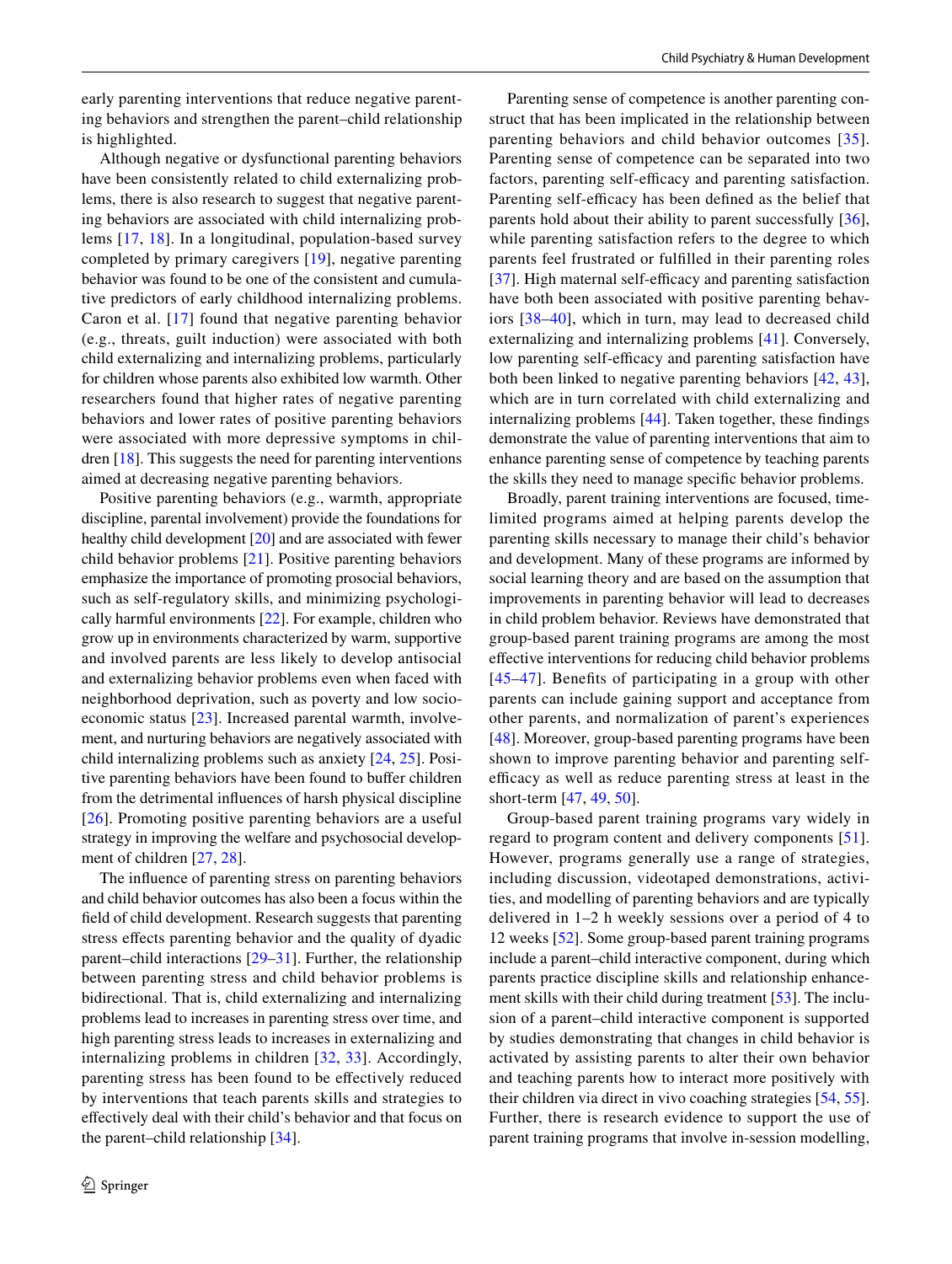feedback and practice of new skills with parent's own child [\[56–](#page-16-19)[58\]](#page-16-20). There is limited evidence however concerning the additional benefts of incorporating a *parent–child interactive component* in group-based parenting programs with respect to parenting behavior, parenting stress and parenting sense of competence.

There are two parent training programs that involve an in vivo parent–child interactive component in treatment. The Exploring Together program is one example of a groupbased parent training program that includes a parent–child interactive component [\[53,](#page-16-16) [59](#page-16-21)]. The Exploring Together program was developed to treat children at risk of developing internalizing and/or externalizing disorders, their parents and teachers. The program aims to develop parents' understanding of factors underlying their child's internalizing and/ or externalizing problems, teach parents behavior management principles and techniques and assist parents to identify and regulate their own feelings. The Exploring Together program includes a parent–child interactive component in which parent–child relationship and interaction issues can be addressed as they arise, positive parent–child interaction can be modeled and encouraged, and problem solving and confict resolution skills can be taught and practiced [\[53,](#page-16-16) [59](#page-16-21)]. The program treats parents and children as dyads and involves live coaching of parenting behaviors with both parent and child together in a group environment. The Exploring Together program has been found to signifcantly reduce negative parenting behaviors (e.g., authoritarian discipline, physical punishment) [\[59\]](#page-16-21), as well as signifcantly improve parenting satisfaction [\[60](#page-16-22)]. Parent–Child Interactive Therapy (PCIT) is an individual parent training program for young children with externalizing and internalizing disorders that uses in vivo coaching of parental behaviors whilst the parent and child are together in treatment [[54\]](#page-16-17). More recently, group-based adaptations of PCIT have been found to result in signifcantly reduced negative parenting behavior and parenting stress [[61\]](#page-16-23) and has shown promising evidence for reduction of child externalizing and internalizing problems [\[62–](#page-16-24)[64\]](#page-16-25).

While prior research supports the feasibility of using the live or video-feedback  $[65]$  $[65]$  coaching, it remains unclear whether the addition of a parent–child interactive coaching component improves outcomes within parent training programs relative to programs without an interactive component. Prior studies have identifed positive parenting, negative parenting and behavior modifcation skills as the agents of change in reducing child behavior problems within parent training interventions [[66](#page-16-27), [67\]](#page-16-28). However, unlike other parenting-focused interventions, programs that incorporate a parent–child interactive component use in vivo coaching or video feedback to allow for an individualised approach to changing the dysfunctional parent–child relationship [\[56,](#page-16-19) [68\]](#page-16-29). Given that the inclusion of a parent–child interactive components requires greater resource allocation (e.g., additional staffing) further investigation into the added value of including such a component in treatment programs is warranted.

Research has shown that poor parenting quality is an important environmental factor that infuences a young child's behavior; it has almost twice the negative efect on child developmental outcomes of other known risks such as an impoverished environment [[69](#page-16-30)]. Parent training programs aim to increase parental insight into the role of their own behaviors and responses to their child. The underlying assumption of parent training programs is that improving parenting behavior is the key mechanism of change in child behavior problems [[70](#page-16-31), [71\]](#page-16-32). In order to reduce problem behaviors and enhance the development and wellbeing of children, it is therefore essential that parent training programs successfully change parenting behavior. Prior work from the same research project found that the Exploring Together program [[72](#page-17-0)] signifcantly reduced child externalizing and internalizing problems, both with and without the parent–child interactive component. Given that parenting behaviors are the assumed mechanism of change in child behavior outcomes, it is necessary to evaluate outcomes in terms of this construct.

The current study aimed to compare the effectiveness of two versions of the Exploring Together program for improving parenting behavior, parenting stress and parenting sense of competence, associated with (Exploring Together; ET) and without (Exploring Together-Adapted; ET-Adapted) the parent–child interactive component. The study also aimed to compare parenting satisfaction with the two versions of the program at post intervention. It was hypothesized that (1) there would be a reduction in negative parenting behaviors and improvement in positive parenting behaviors across treatment (ET, ET-Adapted) over time (baseline, post intervention, 6- and 12-month follow-up) and (2) there would be a reduction in parenting stress and improvement in parenting sense of competence across treatment (ET, ET-Adapted) over time (baseline, post intervention, 6- and 12-month follow-up). It was also hypothesised that (1) the reduction in negative parenting behaviors and improvement in positive parenting behaviors would be greater for parents in the ET program compared to the ET-Adapted program over time (baseline, post intervention, 6- and 12-month follow-up) and (2) the reduction in parenting stress and improvements in parenting sense of competence would be greater for parents in the ET program compared to the ET-Adapted program over time (baseline, post intervention, 6- and 12-month follow-up).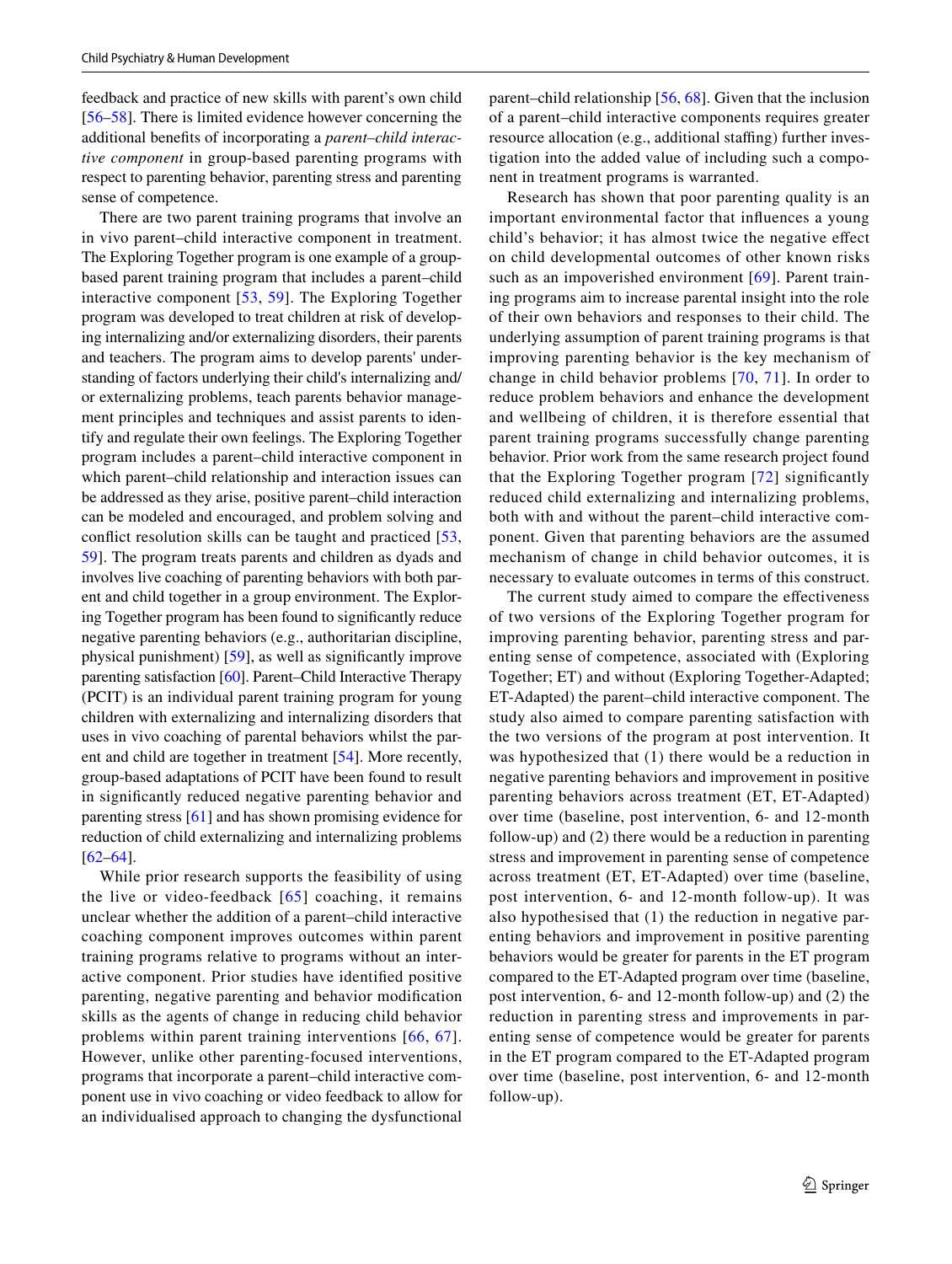## **Method**

### **Design**

A cluster-randomized trial was conducted within the Child and Adolescent Mental Health Services and Schools Early Action (CASEA) program at Monash Health Early in Life Mental Health Service, Victoria, Australia [[72\]](#page-17-0). School was the unit of randomization; participating primary schools were randomly allocated to treatment condition. This trial was designed in accordance with CONSORT guidelines [[73\]](#page-17-1) and registered with the Australian New Zealand Clinical Trials Registry ([www.anzctr.org.au;](http://www.anzctr.org.au) Trial Number: ACTRN1261700152 3392). Approval was obtained from the Monash University and Monash Health Human Research Ethics Committees.

#### **Participants**

One hundred and forty-eight (*n*=148) parent/child dyads were invited to participate in treatment. Twelve  $(n = 12)$  parent/child dyads withdrew prior to treatment, resulting in one hundred and thirty-six (ET  $n = 71$ ; ET-Adapted  $n = 65$ ) parents and their children aged 5 to 10 years who participated in the two treatment groups (see Fig. [1](#page-4-0) for participant flow). Baseline (pre-treatment) characteristics of participants in the two treatment groups (ET, ET-Adapted) are presented in Table [1](#page-5-0). There was a statistically signifcant diference between groups with respect to parent gender (Fisher's exact probability test;  $p=0.03$ ) with no male parents in the ET-Adapted group. An independent-samples *t*-test indicated that parents in the ET group were signifcantly older than parents in the ET-Adapted group (ET:  $M = 38.83$ ,  $SD = 6.33$ ; ET-Adapted: *M*=36.75, *SD*=4.67; *t* (127.89)=-2.18, *p*=0.03). Gender and age of parent participants was controlled for in the main analysis.

#### **Procedure**

Primary schools were recruited from the south-east metropolitan suburbs of Melbourne and the Mornington Peninsula region, Victoria, Australia. Informed written consent was obtained from all schools and parents of children who participated in the study. Monash Health Child and Adolescent Mental Health Services and Schools Early Action (CASEA) program clinicians invited 35 primary schools to participate in the trial, of which 24 (69%) schools (government  $n=20$ ; Catholic  $n=4$ ) consented to participate. Once schools consented to participate they were randomly allocated to type of treatment program (ET or ET-Adapted). An independent research officer used a computer-generated random allocation procedure to assign each school to either the ET or ET-Adapted program. Participants were not blind to school allocation. When randomisation of school to treatment condition was completed, the program was announced in the school newsletter. A letter was then provided to parents of children in Preparatory year to Grade Three, explaining the program in more detail and inviting them to participate.

#### **Participant Selection Criteria**

Children with signifcant externalizing and/or internalizing problems were eligible for participation in the treatment trial. Parents of all children in the frst four years of primary school were invited to complete and return the Parent version of the Strengths and Difficulties Questionnaire (SDQ) [[74\]](#page-17-2) in a sealed envelope, along with a signed consent form, to the child's classroom teacher. The Teacher version of the SDQ was completed for children whose parents had consented to participate. Eligibility for the treatment program was determined on the basis of a two-step selection process. In the frst step of the selection process, children were eligible for possible participation in the treatment program if they scored in the borderline—abnormal range on the Total Difficulties score ( $\geq$  14 on Parent SDQ and/or  $\geq$  12 on Teacher SDQ), Externalizing score (combined Conduct Problems Score, Hyperactivity Score, & Peer Problems Score) ( $\geq$  12 on Parent SDQ and/or  $\geq$  13 on Teacher SDQ), or Internalizing score (Emotional Symptoms Score) ( $\geq$  4 on Parent SDQ and/or≥5 on Teacher SDQ) on the Parent and/ or Teacher SDQ. Monash Health CASEA program clinicians met with school leadership staff and classroom teachers to ascertain if any child eligible on the SDQ criteria met exclusion criteria. Children with a pre-existing diagnosis (e.g., Autism Spectrum Disorder, intellectual disability, or severe behavior disorder) and who qualifed for government-funded specialist education support [\[75\]](#page-17-3) were excluded. Children who were recognised to require urgent treatment for severe mental illness (e.g., non-suicidal self-injury, family crisis, child protective concerns) were excluded and referred to an appropriate service for treatment. Appropriate referrals (e.g., community mental health services) were provided to parents of children not accepted into the treatment program.

In the second step of the selection process, parents of eligible children were invited to an interview to determine parent commitment and readiness to participate in the treatment program. Parent–child dyads who were unable to attend any or substantial proportion of the treatment sessions, had recent or current signifcant change in family circumstances (i.e., new baby, parental divorce, death in family), parental mental health problems, an intellectual disability or insufficient English for group participation, were currently engaged in another group parenting program, or, were currently involved in child protection case management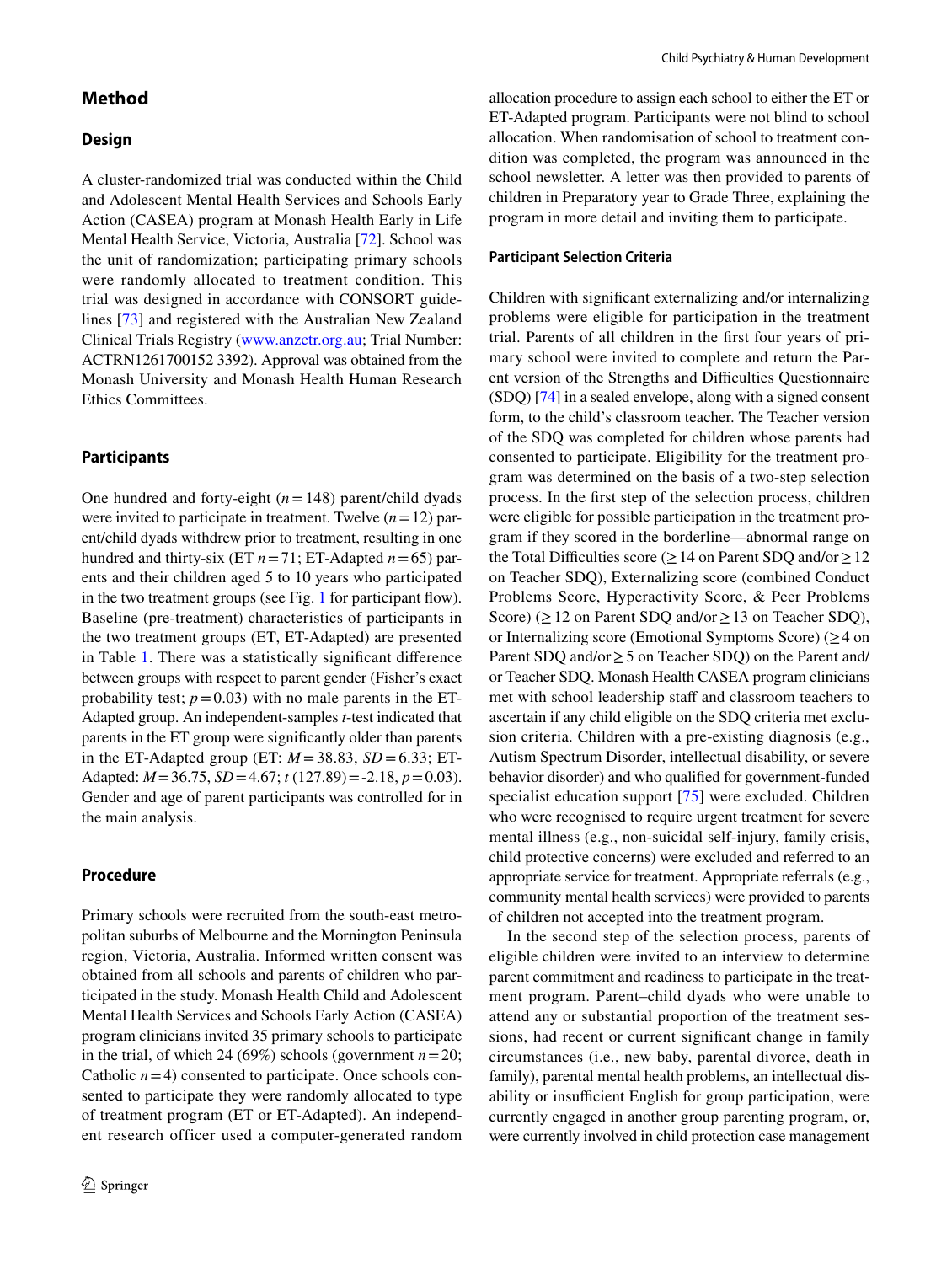

<span id="page-4-0"></span>**Fig. 1** Participant fow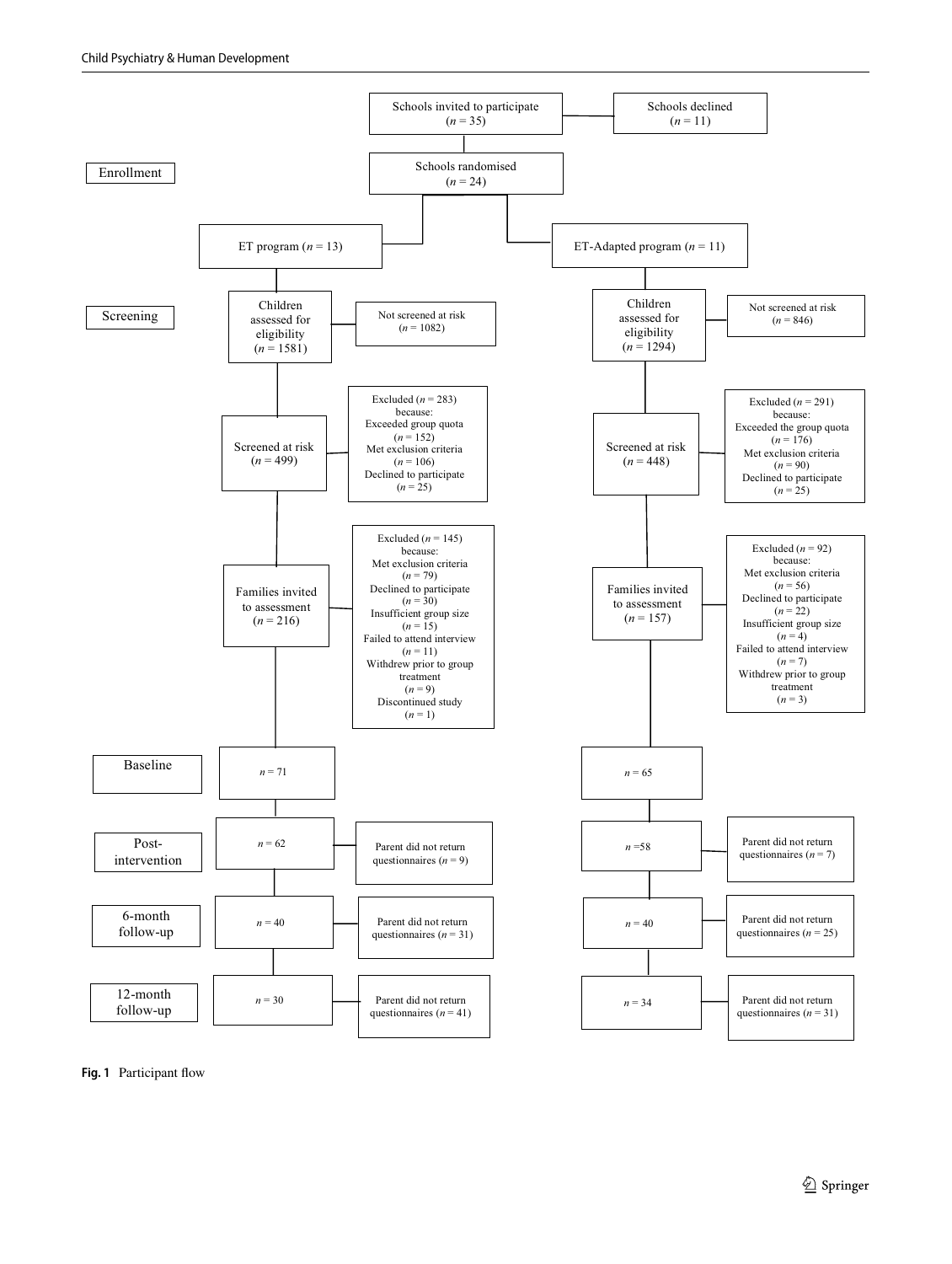<span id="page-5-0"></span>**Table 1** Baseline characteristics of participants by treatment group

|                              | ET<br>$n=71$   | ET-adapted<br>$n = 65$ | t or $\chi^2$       | $\boldsymbol{p}$ |
|------------------------------|----------------|------------------------|---------------------|------------------|
| Parent characteristics       |                |                        |                     |                  |
| <b>Sex</b>                   |                |                        |                     |                  |
| Male                         | 6(8.5%)        | $0(0.0\%)$             | $\chi^2(1) = 3.92$  | $0.03*$          |
| Female                       | 65 (91.5%)     | $65(100.0\%)$          |                     |                  |
| Age (years)<br>M(SD)         | 38.83(6.33)    | 36.75 (4.67)           | $t(127.89) = -2.18$ | $0.03*$          |
| Parent marital status        |                |                        |                     |                  |
| Married/cohabitating         | 49 (69.0%)     | 51 (78.5%)             | $\chi^2$ (2) = 2.95 | ns               |
| Separated/divorced           | 13 (18.3%)     | 11 (16.9%)             |                     |                  |
| Single                       | 9(12.7%)       | $3(4.6\%)$             |                     |                  |
| Parent education             |                |                        |                     |                  |
| Did not complete high school | 18 (25.4%)     | 18 (28.6%)             | $\chi^2$ (3) = 4.56 | ns               |
| Completed high school        | $12(16.9\%)$   | 10 (15.9%)             |                     |                  |
| Tertiary qualification       | 25(35.2%)      | 29 (46.0%)             |                     |                  |
| University degree            | 16 (22.5%)     | 6(9.5%)                |                     |                  |
| Child characteristics        |                |                        |                     |                  |
| Age (years)                  |                |                        |                     |                  |
| M(SD)                        | 7.70(1.18)     | 7.68(1.07)             | $t(134) = -0.21$    | ns               |
| Range                        | $5.20 - 10.23$ | 5.58-9.62              |                     |                  |
| Gender                       |                |                        |                     |                  |
| Male                         | 47 (66.2%)     | 39 (60.0%)             | $\chi^2(1)=0.33$    | ns               |
| Female                       | 24 (33.8%)     | 26 (40.0%)             |                     |                  |
| Family characteristics       |                |                        |                     |                  |
| Description of household     |                |                        |                     |                  |
| One parent                   | 20 (21.5%)     | 14 (21.5%)             | $\chi^2(1)=0.48$    | ns               |
| Two parent                   | 51 (71.8%)     | 51 (78.5%)             |                     |                  |
| Total family income (weekly) |                |                        |                     |                  |
| $$0 - $769$                  | 14 (19.7%)     | 14(21.5%)              | $\chi^2$ (3) = 3.25 | ns               |
| \$770-\$1729                 | 26 (36.6%)     | 32 (49.2%)             |                     |                  |
| \$1730-\$2211 or more        | 20 (28.2%)     | 12 (18.5%)             |                     |                  |
| Don't know or missing        | 11 (15.5%)     | $7(10.8\%)$            |                     |                  |

\**p*<0.05

were excluded. The remaining short-listed eligible children were then discussed in clinical review by Monash Health CASEA program clinicians using all clinical information gathered (i.e., SDQ results, teacher interview, family assessment). Selection of parent/child dyads was based on severity of the child's behavior problems, consideration of potential group cohesion (i.e., sufficient mix of social, externalizing and internalizing problems, gender mix, age mix), and willingness to engage in the program. Between fve and eight consenting parent–child dyads were invited to participate in the treatment program.

A total of 947 children met the SDQ eligibility criteria; 148 of these children and their parents were invited to participate in treatment (refer to Fig. [1](#page-4-0) for participant flow). Children who were invited to participate in treatment  $(n=148)$  were compared with children who met the SDQ eligibility criteria but did not receive treatment (i.e., due to group capacity of maximum eight parent/child dyads, declining or discontinuing; *n*=799). There were no statistically signifcant diferences between children who were invited to participate in treatment compared with children who met SDQ criteria but were not invited to receive treatment with regard to child gender, parent-reported SDQ Internalizing scores or teacher-reported SDQ Internalizing scores (all  $p > 0.05$ ). However, children who were invited to participate in treatment were signifcantly older  $[t (830) = 3.66, p = 0.0003]$  compared to children who met SDQ criteria but were not invited to receive treatment. Also, children who were invited to participate in treatment were from families that had signifcantly higher Index of Relative Socio-economic Disadvantage [[76\]](#page-17-4) scores [*t* (945)=4.80, *p*<0.0001] compared to children who met SDQ criteria but were not invited to receive treatment. This suggests that children who were invited to participate in treatment were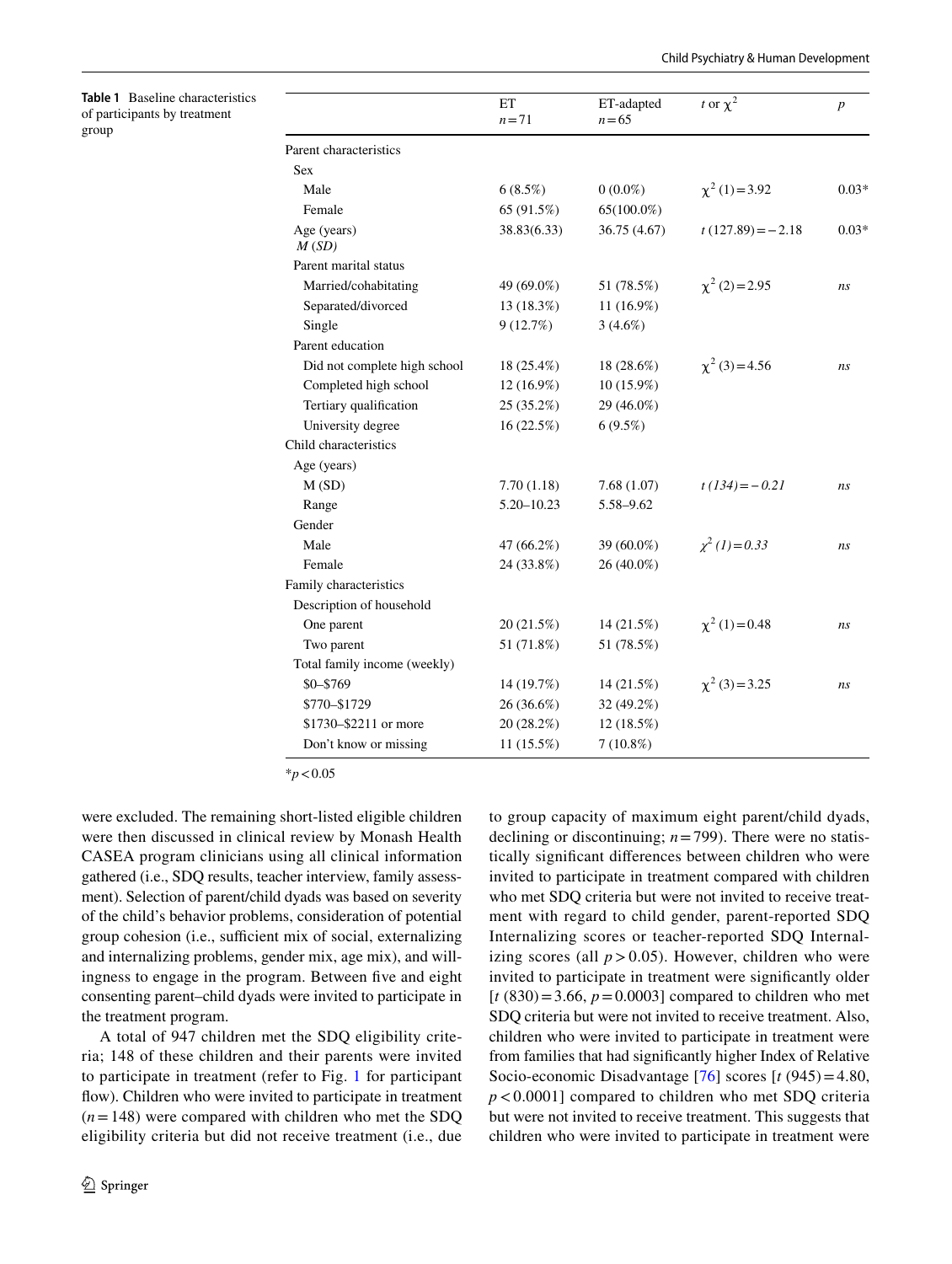less socio-economically disadvantaged compared to children who met SDQ criteria but were not invited to receive treatment. Children who were invited to participate in treatment had signifcantly higher teacher-reported SDQ Externalizing scores  $[t (847) = 2.54, p = 0.01]$  and significantly higher parent-reported SDQ Externalizing scores  $[t (804)=4.52]$ ,  $p < 0.0001$ ] compared with children who met SDQ criteria but were not invited to receive treatment. Children who were invited to participate in treatment had significantly higher teacher-reported SDQ Total Difficulties scores [t  $(836)=2.66$ ,  $p = <0.05$ ] and significantly higher parentreported SDQ Total Difficulties scores [*t* (791) = 3.95, *p*<0.05] compared with children who met SDQ criteria but were not invited to receive treatment.

Of the 136 parent/child dyads who participated in treatment,  $14\%$  ( $n=19$ ) of children met the inclusion criteria for only internalizing problems, 8% (*n*=11) of children met the exclusion criteria for only externalizing problems, and 78% (*n*=106) of children met the inclusion criteria for both externalizing and internalizing problems.

#### **Treatment Program**

The Exploring Together program [[77](#page-17-5)] is a short-term, group-based parent training for children with externalizing and internalizing problems. The Exploring Together program is a treatment program that involves children, their parent, and teachers [\[53](#page-16-16)]. The program is used in the early primary school aged period, as this is the period of development when externalizing and internalizing problems are becoming of signifcant concern to parents and teachers [[78](#page-17-6)]. The theoretical underpinning of the Exploring Together program draws upon a number of psychological theories, including social learning [\[79](#page-17-7)], cognitive-behavioral [\[80](#page-17-8)] and attachment theories [[81\]](#page-17-9). The program focuses on reducing child externalizing and internalizing problems, improving parenting behaviors and strengthening parent–child and teacher–child interactions. The original manualised program [\[77\]](#page-17-5) comprises three treatment group components, namely parent–child interactive groups, child groups, and parent groups, as well as two meetings for partners or support persons and two meetings for teachers throughout the program.

Based on social learning principles [[82](#page-17-10)], Exploring Together aims to teach parents to increase positive interactions with their children and to reduce the use of coercive and inconsistent parenting practices. This helps the parent and child to form an important connection from which a positive relationship can develop, and from which discipline practices are acceptable and meaningful for both parties. The cognitive-behavioral approach to parenting is represented in the Exploring Together program with its emphasis on exploration of antecedents of children's behavior and of the consequences of parental action or inaction, rewards and punishments, as well as formulation and application of behavior management plans [[83\]](#page-17-11).

Children with behavior problems often have a history of difficult parent–child relationships that contribute to and maintain their behavior problems [[84](#page-17-12)]. Guided by attachment theory [[81](#page-17-9)] and taking into account the attachment difficulties that often underlie behavior problems, the Exploring Together program aims to help parents and children to develop positive, safe interactions with each other. During the parent–child interactive component, parents practice in vivo relationship enhancement skills with their child during treatment [[53\]](#page-16-16). The process is designed to improve communication and understanding between parent and child. The ability of parents to sit with and contain children during a frightening and stressful period (e.g., when feeling out of control and overwhelmed by their emotions) helps the child to feel safe and supported by their parent.

Two versions of the Exploring Together early primary school program [[77\]](#page-17-5) were implemented (ET and ET-Adapted) in the current study. The two treatments (ET, ET-Adapted) differed in that the ET program included parent–child interactive groups whereas the ET-Adapted program omitted this component. The parent–child interactive groups included in the ET program involved direct parent–child (dyad) work to address relationship and parent–child interaction issues as they arose, teach and practice problem solving and confict resolution skills, and encourage a cooperative parent–child relationship. Additionally, leaders modelled positive and appropriate interactions and parent–child dyads were coached through behavior management issues.

Treatment structure and treatment session times for each version of the program (ET, ET-Adapted) are presented in Table [2.](#page-7-0) Both versions of the program consisted of 9 (weekly) sessions to coincide with school terms and were provided free to participants. During the study, one parent was required to be able to attend the 9-week group program. Groups were conducted during school hours at the participating primary school. Each version of the program consisted of all of the content covered in the original manualized version of the Exploring Together early primary school program [[77\]](#page-17-5), including completion of weekly Mystery Mission (homework) tasks. In the current study, parents were taught Emotion coaching principles [[85\]](#page-17-13) throughout both versions of the program. Emotion coaching principles were not taught in the original manualized version of the Exploring Together program [[77](#page-17-5)]. Emotion coaching involves parents talking with children about their feelings, and offering children strategies for coping with emotionally difficult situations. Research has shown that children who are emotionally coached have fewer internalizing and externalizing problems, including problems with anger, anxiety, and disruptive behavior [[85](#page-17-13)[–87](#page-17-14)].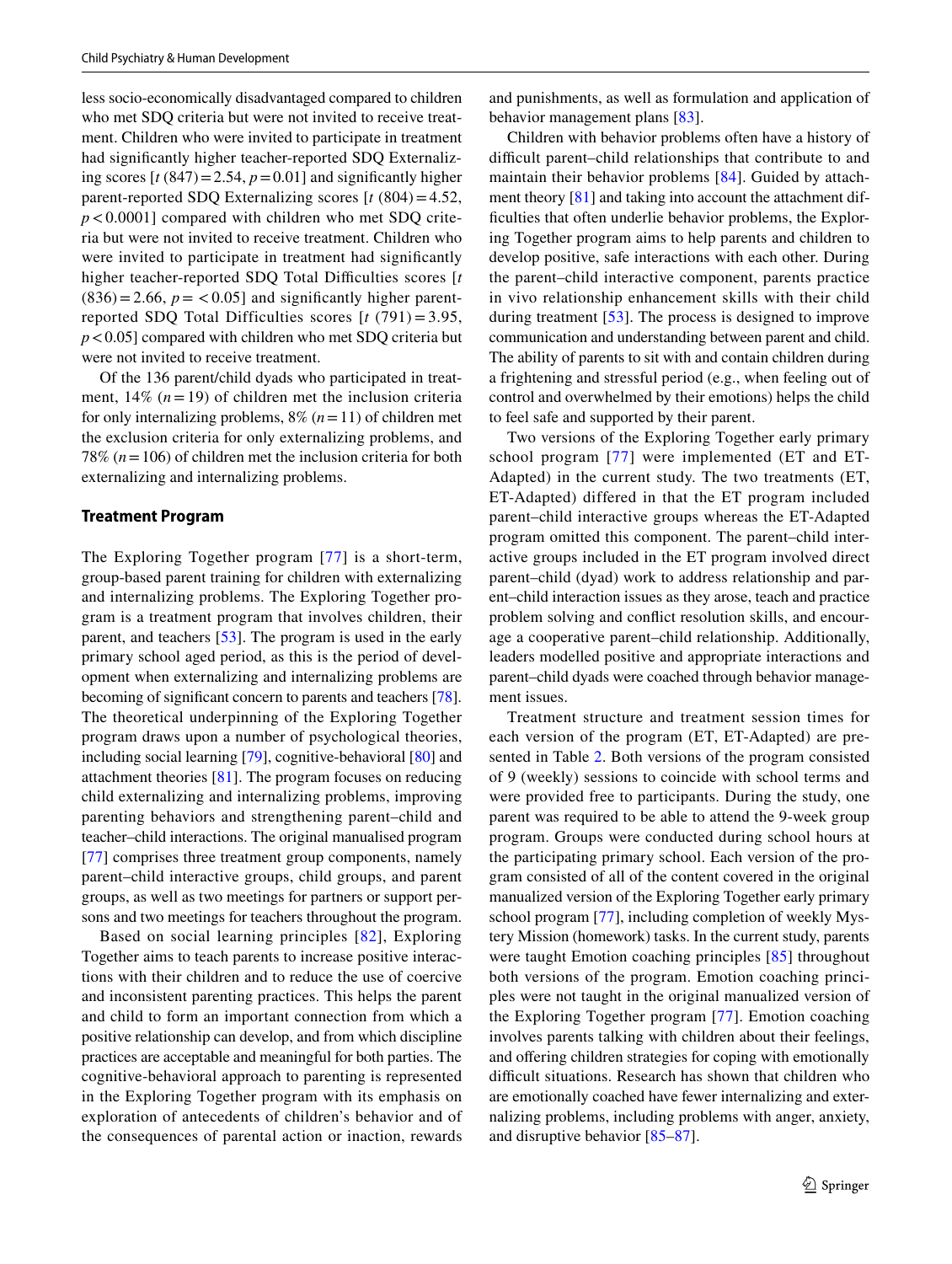<span id="page-7-0"></span>**Table 2** Weekly session structure and treatment session duration for the exploring together program

|                                      | ET program                                                                                                                                                                                                                                       | ET-Adapted program                                                                  |
|--------------------------------------|--------------------------------------------------------------------------------------------------------------------------------------------------------------------------------------------------------------------------------------------------|-------------------------------------------------------------------------------------|
| Treatment time                       | 9 sessions, 2 h per session<br>Total: 18 h                                                                                                                                                                                                       | 9 sessions, 1.5 h per session<br>Total: 13.5 h                                      |
| Weekly (9 week) session<br>structure | Sessions 1–9<br>First parent-child interactive group<br>$(40 \text{ min}, 4 \text{ leaders})$<br>Child group (1 h, 2 leaders)<br>Parent group (1 h, 2 leaders)<br>Second parent-child interactive group<br>$(20 \text{ min}, 4 \text{ leaders})$ | Sessions 1–9<br>Child group $(1.5 h, 2$ leaders)<br>Parent group (1.5 h, 2 leaders) |

During both programs (ET and ET-Adapted), parenting topics covered in the parent's group included: understanding child behavior in context of normal developmental stages; ABC (Antecedents, Behavior, Consequences) model of behavior management; behavior management plans; natural and logical consequences; rules and limit setting; managing strong emotions; special time and self-care; skill generalisation and relapse prevention; family of origin; and, assertiveness/self-esteem.

For both programs (ET and ET-Adapted), the aim of the children's group was to reduce children's aggressive and/ or withdrawn behaviors whilst improving peer interactions. The children's group focused on teaching the children anger management, pro-social skills, perspective taking, conversation skills, problem-solving skills, feelings recognition, assertion skills, decision-making, and social perception. This was done through group activities such as games, stories and role-play.

During the ET program, there were two parent–child interactive group sessions each week (see weekly program structure in Table [2\)](#page-7-0). Each week, the frst interactive group was 40-min in length and enabled children to settle into the program in the presence of their parents. It provided an opportunity for parents to model appropriate group behaviors for children and leaders to model behaviors for parents. It also provided parents with an opportunity to work with their child on issues arising from the past week. Following the frst interactive group, parents and children then separated to attend concurrent parent and child groups before reuniting for the second interactive group. Each week, the second interactive group was 20-min in length and allowed parents and children to handle reunion after separation, as well as providing an opportunity for sharing and other behavior problems to be addressed within the group context. At the end of the second interactive group session, Weekly Mystery Mission (homework) tasks were explained and distributed to parent–child dyads.

During both versions of the program, each participating child's teacher was invited to two group meetings, led by project clinicians. The meetings aimed to promote a consistent approach in the management of the child across the diferent systems in the child's life. The meetings also provided the opportunity for two-way feedback between teachers and group leaders. Two parent evenings were held throughout both versions of the program. The group-based meetings for parents were led by project clinicians and attended by both parents or by the main attending parent and a support person. The meetings aimed to elicit the partners' view of the child and family and the problems leading to inclusion in the group. The meetings also intended to encourage adults to work together and support each other in disciplining and nurturing their child.

Following treatment, parent participants from both programs (ET and ET-Adapted) were invited to attend a group booster session that coincided with the 6-month followup assessment. The purpose of the booster session was to assess progress, reinforce parenting strategies, and provide an opportunity to troubleshoot any problems that may have arisen. Parents either completed the outcome measures during the booster session or via post. Thirteen  $(n=13, 9.6\%)$ parents were not offered the opportunity to attend a booster session due to staffing resources.

#### **Treatment Fidelity**

The treatment groups were led by Monash Health CASEA program clinicians. Treatment fdelity was enhanced by all group leaders attending a 2-day training workshop with the Exploring Together program authors or training through coleading a group with a previously trained Monash Health CASEA program clinician. Treatment manuals for both programs (ET, ET-Adapted) included outlines of the core therapeutic content to be addressed in each treatment session. To assess therapist fdelity to core therapeutic content, fdelity checklists of a random subsample (16%) of treatment sessions were anonymously completed by Monash Health CASEA program clinicians.

#### **Measures**

Treatment efficacy was assessed via parent self-report of parenting behavior, parenting stress and parenting sense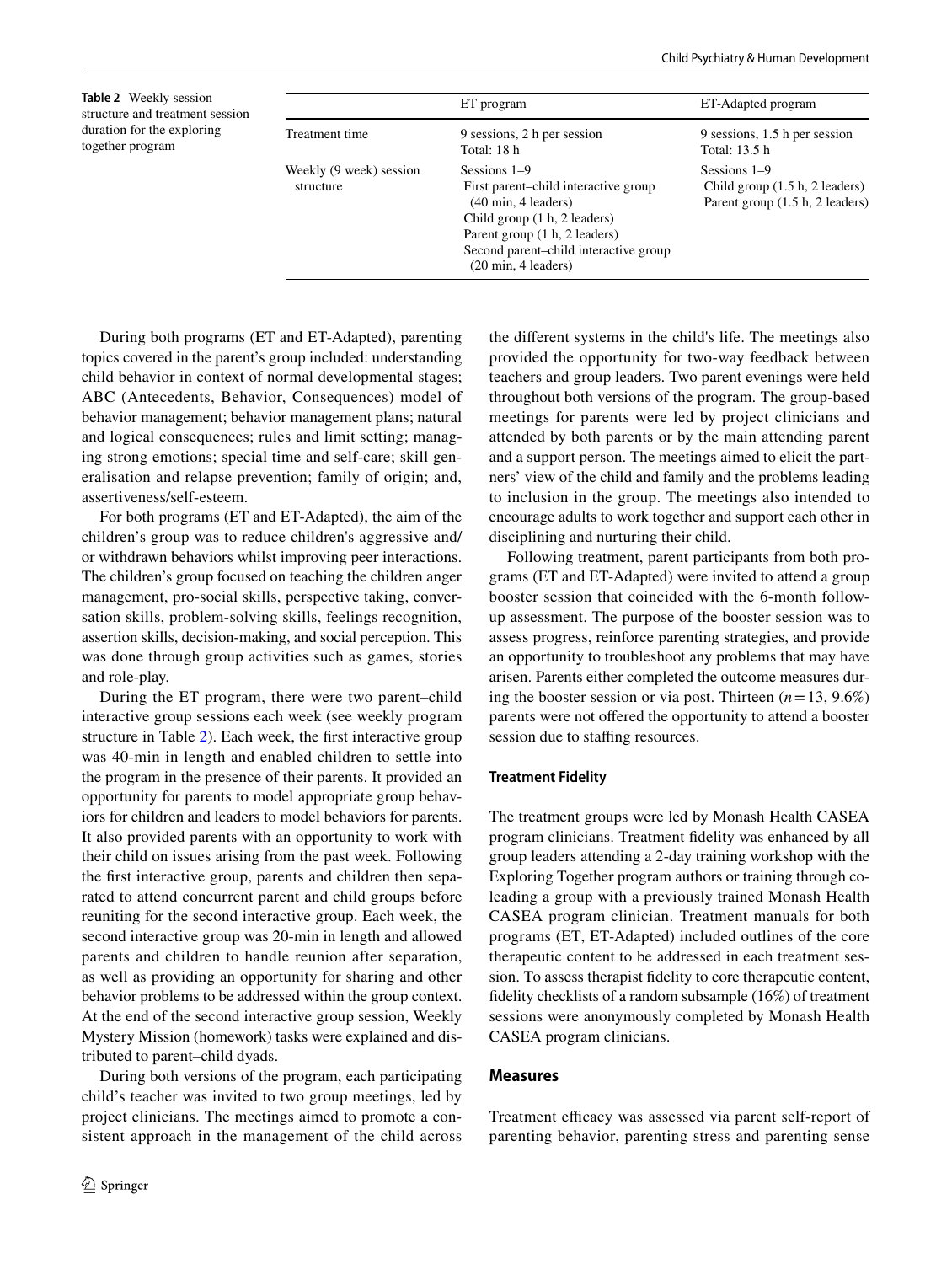of competence. Outcome measures were collected at baseline (Time 1), post intervention (Time 2), 6- (Time 3) and 12-month (Time 4) follow-up. Parents completed a demographic questionnaire at baseline (Time 1) and a cognitive screen (Kaufman Brief Intelligence Test, Second Edition; KBIT-2) [[85](#page-17-13)] was completed with each child at baseline (Time 1). The Index of Relative Socio-economic Disadvantage [\[73](#page-17-1)] was used to measure school socio-economic disadvantage at baseline (Time 1). A parent satisfaction questionnaire was completed at post intervention (Time 2) only.

#### **Demographic Information**

A demographic questionnaire was completed by parents at baseline (Time 1) in order to gather information (e.g., age and gender of family members, parent education, occupation, and income levels) about the participants and their families.

#### **Index of Relative Socio‑economic Disadvantage (IRSD)**

Socio-Economic Indices for Areas (SEIFA) [\[76](#page-17-4)] ranks areas in Australia according to relative socio-economic advantage and disadvantage. One of these indices, the Index of Relative Socio-economic Disadvantage, ranks areas on a continuum from most disadvantaged to least disadvantaged. An Index of Relative Socio-economic Disadvantage score was determined for each participant in this study according to the geographic area where the child's participating school was located. A low score on this index indicates a high proportion of relatively disadvantaged people in an area.

#### **Kaufman Brief Intelligence Test‑2 (KBIT‑2)**

The KBIT-2 is a brief, screening measure for verbal and nonverbal intelligence in individuals aged 4 to 90 years and has sound psychometric properties [[88,](#page-17-15) [89](#page-17-16)]. Children (*n*=5) were excluded from this study if their KBIT-2 Overall (or Composite) IQ standard score was≤70 (i.e. more than 2*SD* below mean).

#### **Parent Satisfaction with the Program**

Parents completed a parent satisfaction questionnaire at post intervention to measure how the program was received. Parents rated how useful they found or how satisfed they were with various aspects of the program on a 5-point Likert scale ranging from 1 (i.e., *not at all*) to 5 (i.e., *very*). The mean item rating for parents was used to assess treatment satisfaction. Example items included *What was your level of satisfaction with the children's group?* and *Were the activities in this group helpful in improving your relationship with* 

### **Parenting Behavior: Alabama Parenting Questionnaire (APQ)**

The APQ [[90](#page-17-17)] is a 42-item scale that measures parenting behavior across fve diferent parenting domains utilising a 5-point scale: never, almost never, sometimes, often, and always. Parenting behaviors as measured by the APQ are associated with child internalizing and externalizing problems [[91\]](#page-17-18). Past research has indicated that the fve parenting domains of the APQ can be combined into two composites scores (i.e., positive and negative parenting) [\[90,](#page-17-17) [92](#page-17-19)]. In this study, positive parenting behaviors were measured using the involvement and positive parenting subscales on the APQ, while negative parenting behaviors were measured using the poor monitoring/supervision, inconsistent discipline, and corporal punishment subscales [\[90,](#page-17-17) [93\]](#page-17-20). Adequate test–retest reliability, internal consistency (subscales ranged from  $\alpha$  = 0.46 to 0.80) and convergent validity have been reported [\[90\]](#page-17-17). Internal consistency for APQ positive parenting was measured at Times 1 ( $\alpha$  = 0.79), 2 ( $\alpha$  = 0.84), 3  $(\alpha = 0.85)$ , and 4 ( $\alpha = 0.84$ ). Internal consistency for APQ negative parenting was measured at Times 1 ( $\alpha$  = 0.76), 2  $(\alpha = 0.76)$ , 3 ( $\alpha = 0.79$ ), and 4 ( $\alpha = 0.76$ ).

## **Parenting Stress: Parenting Stress Index‑Short Form (3rd ed.) (PSI‑SF)**

The PSI-SF [[94\]](#page-17-21) is a 36-item parent self-report questionnaire designed to identify potentially dysfunctional parent–child systems. The PSI-SF items measure parental distress (PD-SF), parent–child dysfunctional interaction (PCDI-SF) and difficult child behavior (DC-SF). The Total Score of the PSI-SF refects the stresses reported in the areas of personal parental distress, stresses derived from the parent's interaction with the child, and stresses that result from the child's behavioral characteristics. In the current study, the PSI-SF total score was used to measure change in overall level of parenting stress experienced by an individual. Internal consistency for PSI-SF total score was measured at Times 1  $(\alpha = 0.91)$ , 2 ( $\alpha = 0.93$ ), 3 ( $\alpha = 0.96$ ), and 4 ( $\alpha = 0.96$ ).

## **Parenting Sense of Competence: Parenting Sense of Competence Scale (PSOC)**

The PSOC [[37\]](#page-16-2) is a 16-item self-report questionnaire designed to measure parent's satisfaction and efficacy in the parenting role. The PSOC consists of 17 items answered on a 6-point scale ranging from "strongly disagree" to "strongly agree", with nine items under Satisfaction and seven items under Efficiency. In this study, parenting sense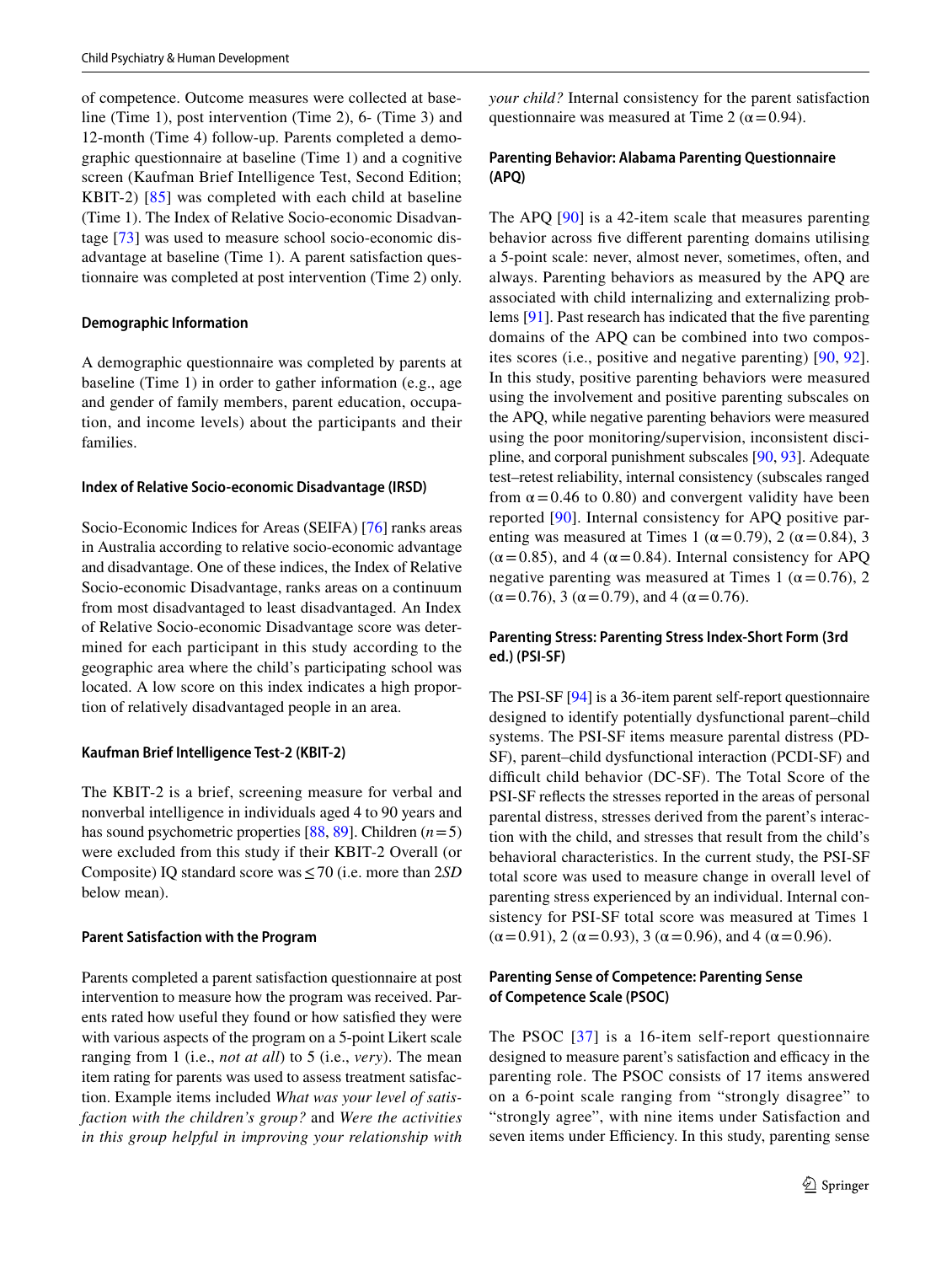of competence was measured using the parenting efficacy and parenting satisfaction subscale scores on the PSOC. Internal consistency for PSOC parenting efficacy was measured at Times 1 ( $\alpha$  = 0.73), 2 ( $\alpha$  = 0.73), 3 ( $\alpha$  = 0.74), and 4  $(\alpha = 0.85)$ . Internal consistency for PSOC parenting satisfaction was measured at Times 1 ( $\alpha$  = 0.74), 2 ( $\alpha$  = 0.77), 3  $(\alpha = 0.78)$ , and 4 ( $\alpha = 0.82$ ).

### **Analysis**

Multilevel model analyses were conducted to assess the impact of treatment condition (ET, ET-Adapted) from baseline to 12-month follow-up on outcome variables, taking into account the random effect of school. This followed from the nested data structure (on average, seven children nested within schools) and the presence of moderate intraclass correlation coefficients (ranging from  $0.16$  to  $0.55$  for the APQ, 0.07 to 0.41 for the PSOC, and 0.72 to 0.80 for the PSI-SF). The main results were calculated using available data from all participants who entered the study (i.e., irrespective of number of sessions completed). Raw scores were used in all analyses. The main analysis was conducted using Mixed Linear Models (MLM) with SPSS 23. A MLM was ft with intercept and school as random effects and repeated effect of time for children nested in schools. A random effect (intercept) of school was included to account for school-to-school diferences that induce correlation among scores for students within a school. Step 1 of the model building involved construction of a baseline random intercept model for each outcome measure. Best model ft for the null model was determined by the smallest Akaike Information Criterion (AIC) index, and achieved using unstructured covariance structure and maximum likelihood estimation [[95\]](#page-17-22). At step 2, key variables (i.e., treatment and time) were added to the model as fxed efects. All analyses controlled for school, child gender, child age, IQ composite score (K-BIT-2), parent gender, parent age, and family income. Alpha was set to *p*<0.05 for all analyses. Separate effect sizes of changes that occurred within ET and ET-Adapted (relative to each other) were calculated [[96\]](#page-17-23). As a guide, efect sizes (*d*) values can generally be interpreted as follows: 0.01 to 0.2 (very small to small),  $0.2$  to  $0.5$  (small to medium), and  $0.5$  to  $0.8$  (medium to large) [\[97\]](#page-17-24).

# **Results**

## **Attrition Analysis**

A number of parents failed to return measures at follow-up time points (see Fig. [1\)](#page-4-0). However, there were no statistically signifcant diferences between groups on baseline mean scores on all outcome variables for parents who

did and did not complete assessment measures at post intervention, 6- and 12-month follow-up, suggesting no bias in missing follow-up data. Prior work from the same research project [[72\]](#page-17-0) found no statistically signifcant diferences between groups on baseline mean scores of parent-reported child externalizing or internalizing problems for parents who did and did not complete assessment measures at post intervention, 6- and 12-month follow-up, suggesting no bias in missing follow-up data.

#### **Treatment Attendance**

On average program attendance by parents and children was high, with more than 80% of parents and children attending seven or more ( $\geq$  78%) weekly treatment sessions across both programs (ET, ET-Adapted) and no statistically signifcant diference between treatment groups on any measure of program attendance.

There was no statistically signifcant diference between treatment groups (ET, ET-Adapted) for parents who were offered versus parents who were not offered the opportunity to attend a booster session at the 6-month follow-up,  $\chi^2$  (1, *N* = 136) = 1.09, *p* = 0.30. Of those parents offered a booster session at 6-month follow-up, there was no statistically signifcant diference between treatment groups (ET, ET-Adapted) for attendance at the booster session,  $\chi^2$  (2,  $N = 136$ ) = 1.66,  $p = 0.44$ . Parents who were and were not ofered a booster session at the 6-month follow-up did not difer signifcantly on 12-month follow-up scores on any of the outcome measures (APQ positive parenting:  $U = 277$ ,  $z = 0.67$ ,  $p = 0.50$ ; APQ negative parenting:  $U = 220.50$ , *z*=−0.36, *p*=0.72; PSOC efficacy: *U*=176.50, *z*=−0.61, *p* = 0.54; PSOC satisfaction: *U* = 180.50, *z* = − 0.52,  $p = 0.60$ ; PSI-SF total:  $U = 212.50$ ,  $z = 0.23$ ,  $p = 0.82$ ). Results suggest no bias in the 12-month follow-up data based on whether parents were ofered the opportunity to attend a booster session at the 6-month follow-up assessment.

#### **Treatment Fidelity**

Thirty  $(16\%)$  treatment sessions (ET program = 18; ET-Adapted program=12) were reviewed for treatment fdelity. There was no signifcant diference between treatment groups in overall clinician adherence to core therapeutic content for the parent group sessions (ET program =  $86\%$ ; ET-Adapted program  $=89\%$ ) or child group sessions (ET program=88%; ET-Adapted program=93%). Overall clinician adherence to core therapeutic content was 77% for the parent–child interactive groups encompassed within the ET program.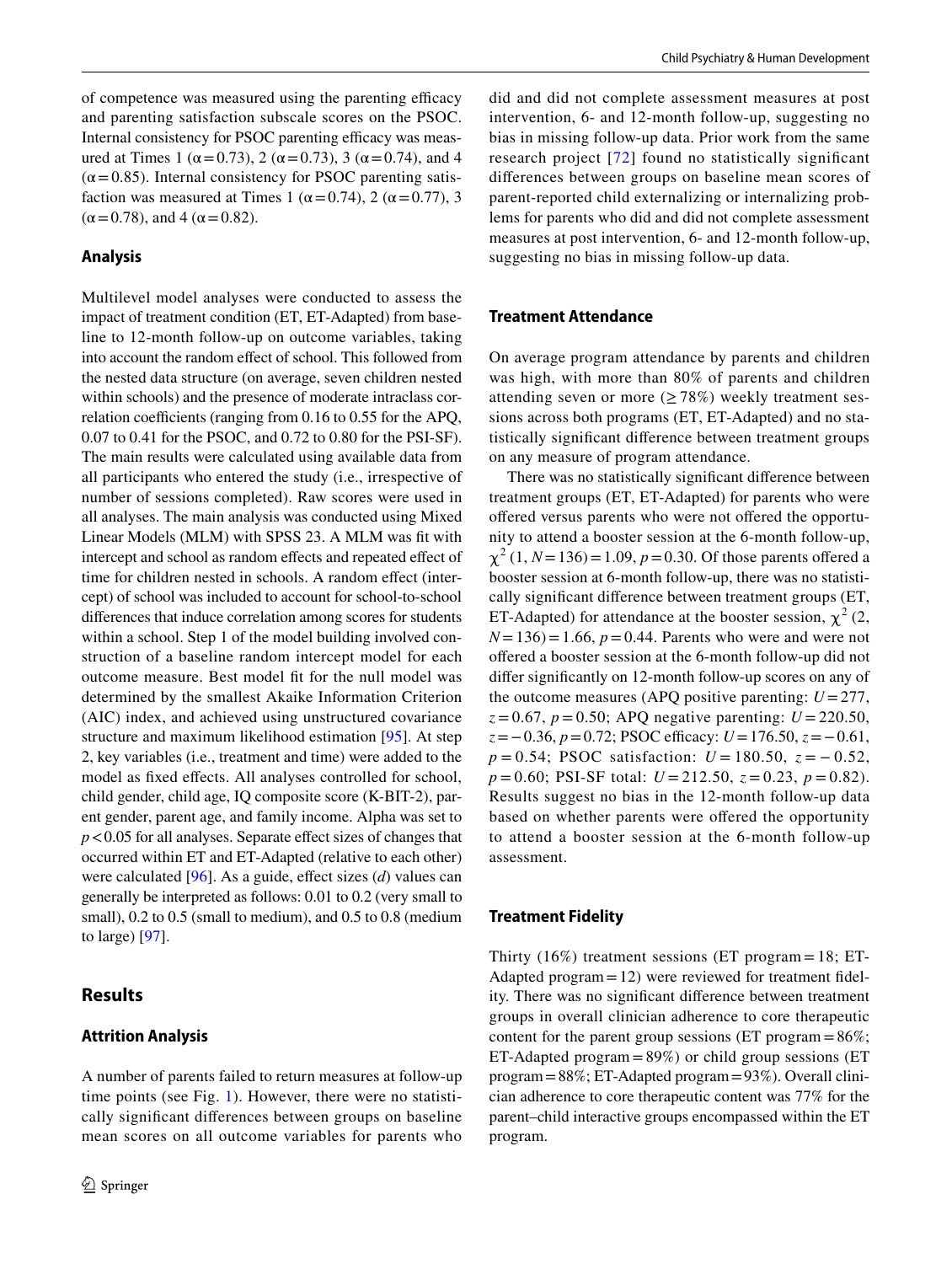# **Treatment Efects on Parenting Behavior, Parenting Stress and Sense of Competence**

A summary of the adjusted means and standard errors for each outcome variable at baseline, post intervention, 6- and 12-month follow-ups are presented in Table [3.](#page-10-0)

### **Change Over Time**

Model estimates, including significance figures for the main efect of time are presented in Table [4.](#page-11-0) A signifcant main effect of time indicated parents in both treatment groups showed improvements in parent reported negative parenting behavior at post intervention ( $\beta$ =−2.79, *t* (109.93)=−4.08, *p*<0.001), 6-month follow-up (*β*=−2.58, *t* (92.78) = − 3.61, *p* < 0.001), and 12-month follow-up (*β*=−3.30, *t* (67.79)=−4.33, *p*<0.001). A signifcant main efect of time indicated parents in both treatment groups showed improvements in parent reported self-efficacy at post intervention ( $\beta$  = 2.97, *t* (108.42) = 4.65,  $p$  < 0.001) and 6-month follow-up ( $\beta$  = 1.87, *t* (84.39) = 2.53, *p* = 0.01). There was a non-signifcant main efect of time on all other outcome variables.

#### **Group (Treatment) by Time Interactions**

Model estimates, including significance figures for the interaction between group (treatment) and time, as well as efect sizes, are presented for all outcome variables in Table [5](#page-12-0). There was a statistically signifcant group by time interaction for parent reported self-efficacy ( $\beta$ =−2.01, *t*  (107.74)=−2.18, *p*=0.03) at post intervention, with greater improvement in parent reported self-efficacy for parents in the ET group. There was a statistically signifcant group by time interaction for parent reported parenting satisfaction (*β*=4.09, *t* (71.48)=2.98, *p*=0.004) at the 12-month followup, with greater improvement in parent reported parenting satisfaction for parents in the ET-Adapted group. Otherwise, group by time interactions were non-signifcant for all other outcome variables at all time points. Efect size values comparing the ET program to the ET-Adapted program across all outcome variables at all time points ranged from very smallto-medium (*d*=−0.002 to *d*=0.61) (see Table [5](#page-12-0)).

## **Parent Satisfaction with Program**

Scores on the parent satisfaction questionnaire indicated that parents were satisfed to very satisfed with all components of both the ET (*M*=3.98 to 4.76) and ET-Adapted  $(M=4.14$  to 4.79) program on a 5-point scale. An independent-samples *t*-test indicated that parents who participated in the ET-Adapted program expressed signifcantly higher satisfaction with the children's group (ET: *M*=4.34, *SD*=0.71; ET-Adapted: *M*=4.61, *SD*=0.57; *t* (100)=2.14,  $p=0.04$ ). Otherwise, there were no statistically significant diferences between treatment groups on mean satisfaction scores reported by parents (all *p'*s>0.05).

Pearson's correlation coefficient  $(r)$  tests were conducted to assess whether there was an association between change in parenting behavior and parent satisfaction with the program. There was no signifcant correlation between these variables at any time point.

<span id="page-10-0"></span>Table 3 Multi-level mixed effects modeling: adjusted<sup>a</sup> means and standard errors of outcome variables

|                     | <b>Baseline</b>                               |              | Post intervention              |              | 6-month follow-up                             |              | 12-month follow-up |                    |
|---------------------|-----------------------------------------------|--------------|--------------------------------|--------------|-----------------------------------------------|--------------|--------------------|--------------------|
|                     | ET<br>ET-adapted<br>M(SE)<br>$\boldsymbol{n}$ |              | ET<br>ET-adapted<br>M(SE)<br>n |              | ET<br>ET-adapted<br>M(SE)<br>$\boldsymbol{n}$ |              | ET                 | ET-adapted         |
|                     |                                               |              |                                |              |                                               |              | M(SE)<br>N         |                    |
| APQ positive        | 65.48 (0.86)                                  | 66.03(0.90)  | 65.84 (0.98)                   | 65.95(1.02)  | 66.00(1.01)                                   | 66.36(1.04)  | 65.83(1.03)        | 67.29(1.01)        |
|                     | 71                                            | 64           | 62                             | 58           | 42                                            | 40           | 29                 | 34                 |
| APQ negative        | 33.70 (0.92)                                  | 33.59 (0.96) | 30.91 (0.80)                   | 30.79(0.83)  | 31.12(0.94)                                   | 30.23(0.96)  | 30.40 (0.88)       | 29.29 (0.86)       |
|                     | 71                                            | 65           | 61                             | 57           | 40                                            | 40           | 28                 | 34                 |
| PSOC satisfaction   | 36.69 (0.94)                                  | 36.85(0.99)  | 37.08 (0.92)                   | 39.09 (0.96) | 37.25 (1.04)                                  | 39.42 (1.06) | 37.14(1.13)        | $41.38**$ $(1.10)$ |
|                     | 71                                            | 64           | 62                             | 58           | 40                                            | 40           | 27                 | 32                 |
| PSOC efficacy       | 32.71 (0.88)                                  | 34.20 (0.91) | 35.68 (0.82)                   | 35.17 (0.85) | 34.58 (0.91)                                  | 35.74 (0.94) | 34.63 (1.24)       | 37.23(1.17)        |
|                     | 70                                            | 64           | 60                             | 57           | 40                                            | 39           | 27                 | 32                 |
| <b>PSI-SF</b> total | 81.90 (2.39)                                  | 80.00 (2.44) | 79.89 (2.52)                   | 76.12(2.55)  | 80.32 (3.41)                                  | 74.50 (3.40) | 76.83 (3.46)       | 71.76 (3.30)       |
|                     | 62                                            | 59           | 50                             | 51           | 35                                            | 37           | 23                 | 31                 |

All analyses used raw scores

*M*mean; *SE*standard error; *APQ*Alabama Parenting Questionnaire; *PSI-SF*Parent Stress Index-Short Form; *PSOC*Parenting Sense of Competence; *ET*Exploring Together; *ET-Adapted*Exploring Together-Adapted

<sup>a</sup> All scores adjusted for school, child gender, child age, IQ composite score (K-BIT-2), parent gender, parent age, and family income

\*\*Signifcantly diferent from adjusted\* mean of ET at 12-month follow-up, *p*<0.01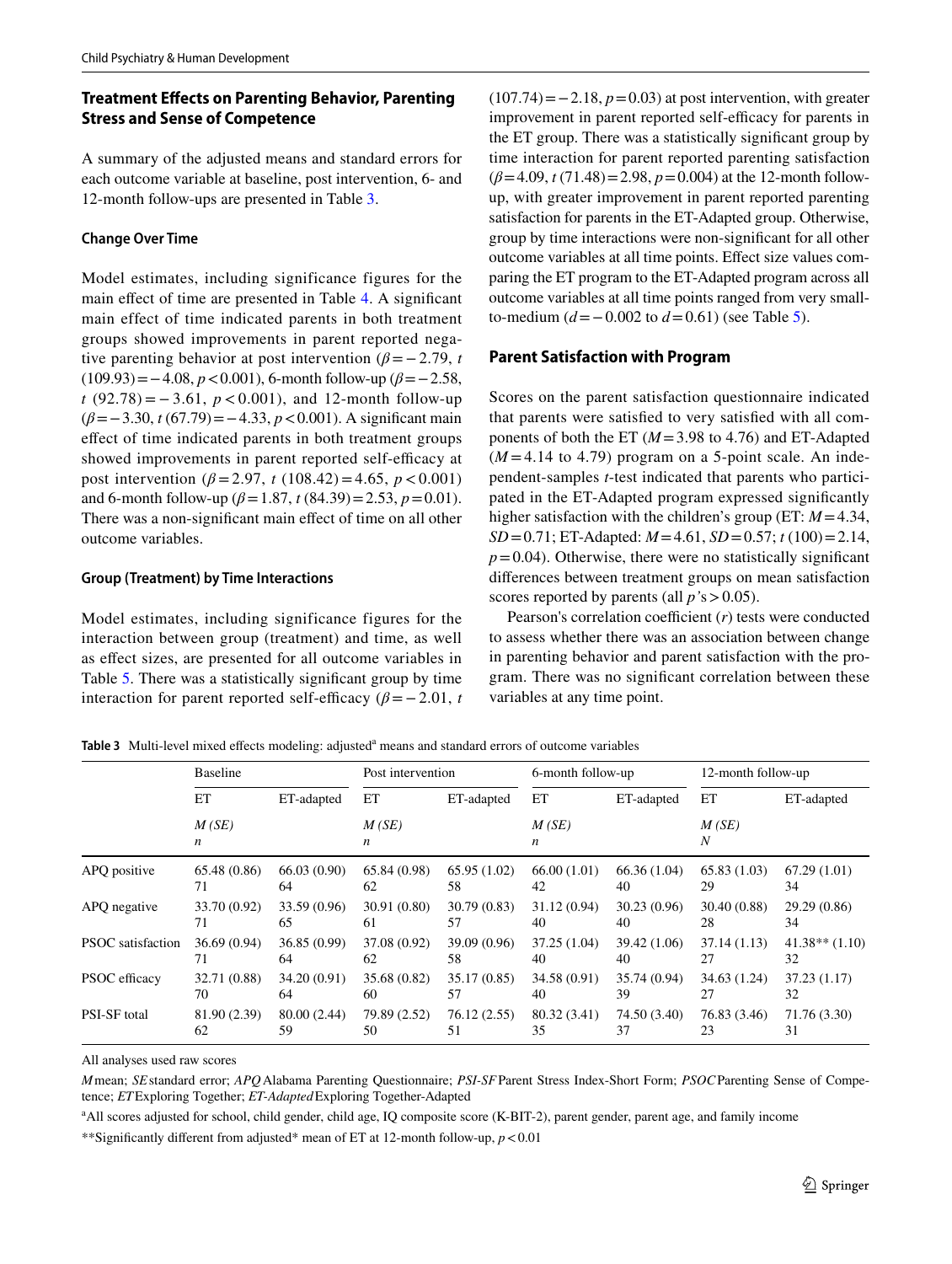<span id="page-11-0"></span>**Table 4** Multi-level mixed efects modeling: main efect of time for outcome variables

| Measure                  | Time                  | Main effect of time |      |                                |        |                |                  |  |
|--------------------------|-----------------------|---------------------|------|--------------------------------|--------|----------------|------------------|--|
|                          |                       | B                   | SE.  | 95% CI                         | Df     | $\mathfrak{t}$ | $\boldsymbol{p}$ |  |
| APQ positive             | Post intervention     | 0.37                | 0.88 | $-1.38, 2.11$                  | 106.90 | 0.42           | 0.68             |  |
|                          | 6-month intervention  |                     |      | $0.52$ $0.84$ $-1.15$ , 2.19   | 72.19  | 0.62           | 0.53             |  |
|                          | 12-month intervention | 0.35                |      | $0.87 - 1.40, 2.10$            | 60.80  | 0.40           | 0.69             |  |
| APQ negative             | Post intervention     | $-2.79$             |      | $0.68 - 4.14, -1.43$           | 109.93 | $-4.08$        | $<0.001***$      |  |
|                          | 6-month intervention  |                     |      | $-2.58$ 0.72 $-4.00$ , $-1.16$ | 92.78  | $-3.61$        | $<0.001***$      |  |
|                          | 12-month intervention |                     |      | $-3.30$ 0.76 $-4.82, -1.78$    | 67.79  | $-4.33$        | $<0.001***$      |  |
| <b>PSOC</b> satisfaction | Post intervention     | 0.39                | 0.82 | $-1.23, 2.01$                  | 106.87 | 0.48           | 0.63             |  |
|                          | 6-month intervention  |                     |      | $0.56$ $0.87$ $-1.16$ , 2.28   | 89.64  | 0.65           | 0.52             |  |
|                          | 12-month intervention |                     |      | $0.44$ $0.99$ $-1.52$ , 2.41   | 72.24  | 0.45           | 0.66             |  |
| PSOC efficacy            | Post intervention     | 2.97                |      | $0.64$ 1.71, 4.24              | 108.42 | 4.65           | $<0.001***$      |  |
|                          | 6-month intervention  | 1.87                | 0.74 | 0.40, 3.34                     | 84.39  | 2.53           | $0.01*$          |  |
|                          | 12-month intervention | 1.92                | 1.17 | $-0.42, 4.26$                  | 60.55  | 1.64           | 0.11             |  |
| <b>PSI-SF</b> total      | Post intervention     | $-2.01$             | 1.78 | $-5.54, 1.52$                  | 87.30  | $-1.13$        | 0.26             |  |
|                          | 6-month intervention  | $-1.58$             | 2.73 | $-7.02, 3.86$                  | 65.60  | $-0.58$        | 0.57             |  |
|                          | 12-month intervention | $-5.07$             |      | $2.55 - 10.19, 0.05$           |        | $54.46 - 1.98$ | 0.052            |  |

All analyses used raw scores

All scores adjusted for school, child gender, child age, IQ composite score (K-BIT-2), parent gender, parent age, and family income

*B* beta coefficient, the degree of change in the outcome variable for every 1-unit of change in the predictor variable. If the beta coefficient is positive, the interpretation is that for every 1-unit increase in the predictor variable, the outcome variable will increase by the beta coefficient value. If the beta coefficient is negative, the interpretation is that for every 1-unit increase in the predictor variable, the outcome variable will decrease by the beta coefficient value

*APQ*Alabama Parenting Questionnaire; *ET*Exploring Together; *ET-Adapted*Exploring Together-Adapted; *PSI-SF*Parent Stress Index-Short Form; *PSOC*Parenting Sense of Competence

\**p*<0.05, \*\**p*<0.01, \*\*\**p*<0.001

# **Discussion**

This study examined the efectiveness of two versions of the Exploring Together program on parenting behavior, parenting stress and sense of competence, with (ET) and without (ET-Adapted) the parent–child interactive component. Study results provided evidence of reduction in negative parenting behavior across both treatment groups (ET, ET-Adapted) at post intervention, maintained at the 6- and 12-month follow-ups. The signifcant reduction in negative parenting behavior found in this study is consistent with a review of group-based parent training programs [\[47](#page-16-10)]. There was no evidence to suggest that the inclusion of the parent–child interactive groups in the ET program resulted in superior change in negative parenting behavior compared to the ET-Adapted program. However, this study's demonstration of a 12-month maintenance of treatment effect on negative parenting behavior is an important outcome.

Results indicated no signifcant improvement in positive parenting behavior across both treatment groups (ET, ET-Adapted). This fnding is consistent with other studies of group-based parenting programs that demonstrated signifcant reduction in negative parenting behavior but no signifcant improvement in parent self-report of positive parenting behavior [\[98,](#page-17-25) [99](#page-17-26)]. However, this fnding is in contrast with a review [\[47\]](#page-16-10) and some studies of group-based parenting programs [\[100–](#page-17-27)[102](#page-17-28)]. This contradictory fnding could be due to parents' high self-report of positive parenting behavior prior to treatment. Study fndings indicated that children who were invited to participate in treatment were less socio-economically disadvantaged compared to children who did not receive treatment. As compared to higher socio-economic family environments, parenting within low socio-economic family environments has been observed to demonstrate lower levels of positive parenting behaviors [[103](#page-17-29)]. Therefore, it is possible that the lack of significant improvement for positive parenting behavior may have occurred because parents excluded from the study would perhaps report lower levels of positive parenting. Rather than relying solely on parent self-report of parenting behaviors, future studies could also use independent observational measures to explore change in behaviors as an outcome of parent training.

Total parenting stress on the PSI-SF did not decrease signifcantly across both treatment groups (ET, ET-Adapted). This result conflicts with findings from a review of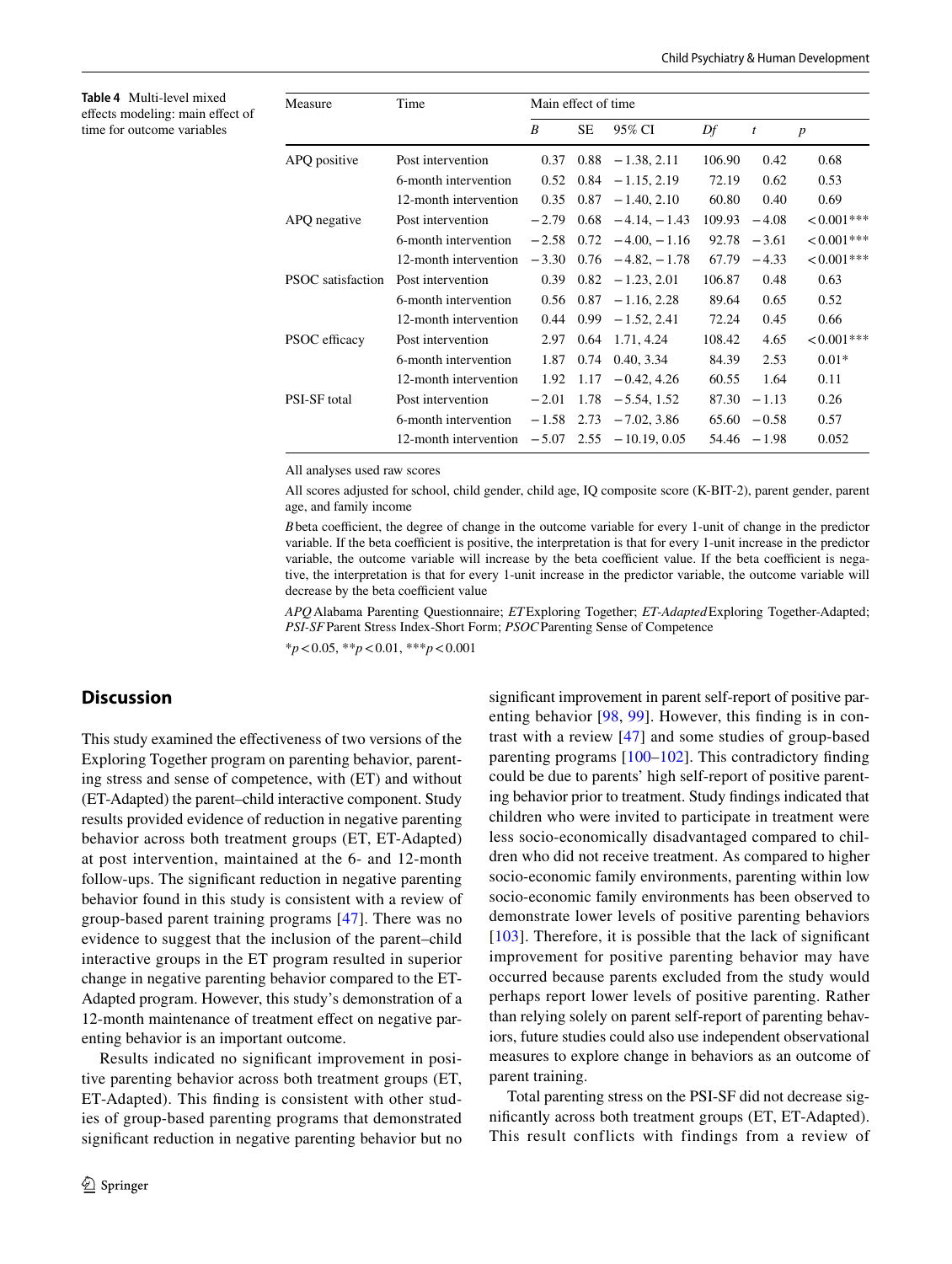<span id="page-12-0"></span>

|  |  |  |  |  |  | Table 5 Multi-level mixed effects modeling: test of interaction and effect size data for parent-reported outcome variables |
|--|--|--|--|--|--|----------------------------------------------------------------------------------------------------------------------------|
|--|--|--|--|--|--|----------------------------------------------------------------------------------------------------------------------------|

| Measure                  | Time                  | Condition               | Test of interaction <sup>a</sup> |           |                |        |                |                  |                |
|--------------------------|-----------------------|-------------------------|----------------------------------|-----------|----------------|--------|----------------|------------------|----------------|
|                          |                       |                         | $\boldsymbol{B}$                 | <b>SE</b> | 95% CI         | Df     | $\mathfrak{t}$ | $\boldsymbol{p}$ | $\overline{d}$ |
| APQ positive             | Post intervention     | ET<br>ET-Adapted        | $-0.45$                          | 1.28      | $-2.98, 2.08$  | 108.05 | $-0.36$        | 0.72             | $-0.07$        |
|                          | 6-month intervention  | ET<br>ET-Adapted        | $-0.20$                          | 1.20      | $-2.60, 2.20$  | 73.11  | $-0.16$        | 0.87             | $-0.03$        |
|                          | 12-month intervention | ET<br>ET-Adapted        | 0.91                             | 1.21      | $-1.52, 3.34$  | 58.31  | 0.75           | 0.46             | 0.14           |
| APQ negative             | Post intervention     | ET<br>ET-Adapted        | $-0.01$                          | 0.98      | $-1.96, 1.94$  | 109.83 | $-0.01$        | 0.99             | $-0.002$       |
|                          | 6-month intervention  | ET<br>ET-Adapted        | $-0.78$                          | 1.02      | $-2.79, 1.24$  | 92.48  | $-0.76$        | 0.45             | $-0.12$        |
|                          | 12-month intervention | ET<br>ET-Adapted        | $-1.00$                          | 1.05      | $-3.10, 1.11$  | 65.89  | $-0.95$        | 0.35             | $-0.15$        |
| <b>PSOC</b> satisfaction | Post intervention     | ET<br>ET-Adapted        | 1.85                             | 1.18      | $-0.50, 4.20$  | 108.02 | 1.56           | 0.12             | 0.27           |
|                          | 6-month intervention  | ET<br>ET-Adapted        | 2.01                             | 1.24      | $-0.60, 4.48$  | 90.98  | 1.62           | 0.11             | 0.30           |
|                          | 12-month intervention | ET<br>ET-Adapted        | 4.09                             | 1.37      | 1.36, 6.82     | 71.48  | 2.98           | $0.004*$         | 0.61           |
| PSOC efficacy            | Post intervention     | <b>ET</b><br>ET-Adapted | $-2.01$                          | 0.92      | $-3.83, -0.18$ | 107.74 | $-2.18$        | $0.03*$          | $-0.38$        |
|                          | 6-month intervention  | ET<br>ET-Adapted        | $-0.32$                          | 1.06      | $-2.42, 1.78$  | 83.35  | $-0.31$        | 0.76             | $-0.06$        |
|                          | 12-month intervention | ET<br>ET-Adapted        | 1.11                             | 1.60      | $-2.09, 4.31$  | 60.36  | 0.70           | 0.49             | 0.21           |
| PSI-SF total             | Post intervention     | ET<br>ET-Adapted        | $-1.87$                          | 2.51      | $-6.86, 3.12$  | 87.19  | $-0.74$        | 0.46             | $-0.11$        |
|                          | 6-month intervention  | ET<br>ET-Adapted        | $-3.93$                          | 3.82      | 11.56, 3.71    | 66.35  | $-1.03$        | 0.31             | $-0.23$        |
|                          | 12-month intervention | ET<br>ET-Adapted        | $-3.18$                          | 3.42      | $-10.03, 3.68$ | 54.60  | $-0.93$        | 0.36             | $-0.18$        |

All analyses used raw scores

*d*=effect size calculation comparing ET to ET-Adapted; a positive value indicates that ET reduced the score more than ET-Adapted and a negative value indicates that ET-Adapted reduced the score more than ET

*ET*Exploring Together; *ET-Adapted*Exploring Together-Adapted; *APQ*Alabama Parenting Questionnaire; *PSI-SF*Parent Stress Index-Short Form; *PSOC*Parenting Sense of Competence

<sup>a</sup> All contrasts were between the ET and ET-Adapted groups

\**p*<0.05. All scores adjusted for school, child gender, child age, IQ composite score (K-BIT-2), parent gender, parent age, and family income

group-based parent training programs [\[49](#page-16-12)]. However, in this study the baseline mean PSI-SF total scores for participants in both treatment groups (ET, ET-Adapted) were below the cut-off for the range considered to be clinically significant [\[94\]](#page-17-21). Children who were invited to participate in treatment were less socio-economically disadvantaged than children who met SDQ eligibility criteria but were not invited to receive treatment. As previous research has shown that families with a higher socio-economic status experience fewer stressors compared to those with a lower socio-economic status [[104\]](#page-17-30), results may have been infuenced by the demographic composition of the sample. Previous research has also shown social/partner support to be a potential mitigator of parenting stress [\[33,](#page-15-31) [34\]](#page-15-32). As such, participants in this sample may have experienced higher levels of social/partner support in their parenting role compared to other parents, which may partially explain lower levels of parenting stress reported by parents at baseline.

Signifcant improvement was found for parenting selfefficacy across both treatment groups (ET, ET-Adapted), maintained up to six-months after program completion. This beneft of both versions of the Exploring Together program is in keeping with a previous review that found evidence of a signifcant beneft of group-based intervention programs on parental self-efficacy  $[50]$  $[50]$ . Given that parental self-efficacy has been demonstrated to directly afect the quality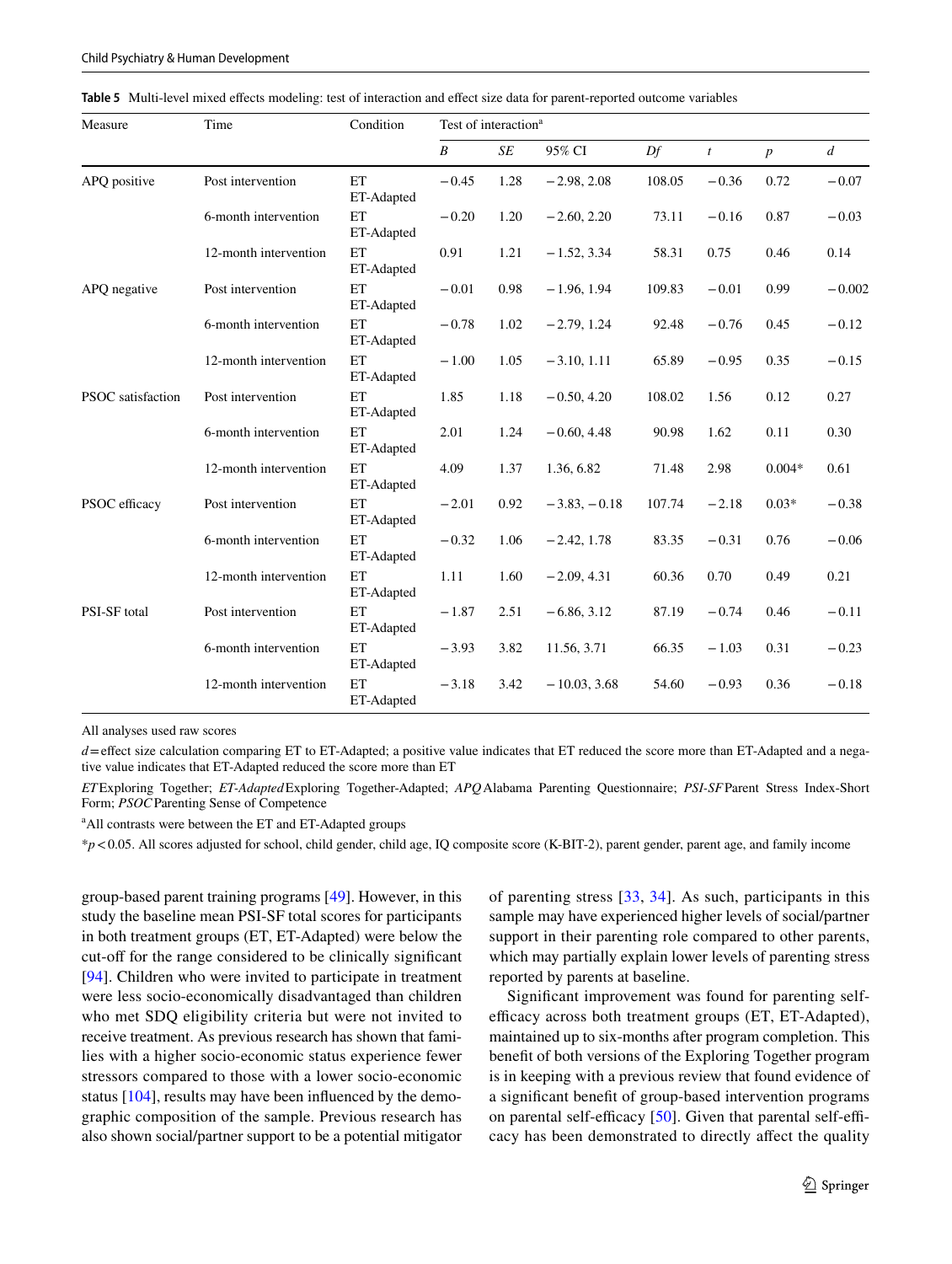of parenting behavior [[43\]](#page-16-7), fndings support the beneft of strengthening self-efficacy in parenting programs that provide active skills training for parents and teach parents how to improve their relationships with their children. There was a significant difference between groups on parental self-efficacy at post intervention. However, caution is warranted in interpreting this fnding due to a lack of signifcant diference between groups at the 6- and 12-month follow-ups and sample attrition at 12-month follow up.

The PSOC parenting satisfaction scale examines parent's afective dimensions of anxiety, frustration and motivation in relation to parenting their child. This study found no signifcant improvement in parenting satisfaction across both treatment groups (ET, ET-Adapted). This fnding is in keeping with another group parent training program for children with attention deficit/hyperactivity disorder (ADHD) [\[105](#page-17-31)]. However, this fnding is in contrast with other evaluations of parent training programs that reported signifcant improvements in parenting satisfaction post treatment [[106,](#page-17-32) [107\]](#page-17-33). It is likely that parenting satisfaction did not show improvement as scores at baseline approximated a community sample [\[37\]](#page-16-2). There was signifcantly greater improvement in parenting satisfaction at the 12-month follow-up for parents in the ET-Adapted program compared to the ET program. Further investigation into the longer-term impact of the Exploring Together program for parenting satisfaction as parents to continue to navigate the challenges of parenting may be warranted [[108\]](#page-17-34).

In summary, this study found signifcant improvement in negative parenting behavior and parenting self-efficacy across both treatment groups (ET, ET-Adapted). However, contrary to study hypotheses, the ET program (inclusive of parent–child interactive groups) did not result in greater change in negative parenting behavior and parenting selfefficacy compared to participants who completed the ET-Adapted program (without the parent–child interactive groups). Several possible explanations for these fndings are provided. First, studies included in prior reviews [[56](#page-16-19), [58\]](#page-16-20) that incorporated a parent–child interactive component [[109,](#page-17-35) [110\]](#page-17-36) had a higher treatment dosage (i.e., greater number of hours spent in the parent–child interactive component of treatment) compared to the current study. Second, compared to prior studies of group-based parent training programs inclusive of a parent–child interactive component [\[62](#page-16-24), [111](#page-18-0)], the ET program implemented in this study did not require participants to master parent–child relationship skills (i.e., child-centred skills, decreased leading and directive parent behavior, effective commands) during the parent-child interactive component. Third, the results of the current study relied exclusively on parent self-report measures. This may have limited the capacity for the ET program to demonstrate added beneft over and above the ET-Adapted program.

It is possible that group delivery of the parent–child interactive component of the program may have impacted on learning. With up to eight parent–child dyads in the group, parents and children may have experienced increased social pressure and/or anxiety as they learned and practiced new relationship skills in front of other parent–child dyads [[112,](#page-18-1) [113\]](#page-18-2). Further, some studies involving delivery of a parent–child interactive component in a group environment have included fewer parent–child dyads [\[111](#page-18-0)[–113\]](#page-18-2). Therefore, it is possible that because of the larger number of parent–child dyads included in the parent–child interactive component in this study, there was not enough time for each parent to receive direct coaching and feedback. Also, as this program was delivered in schools, children may have participated in the parent–child interactive component with their peers, which may have increased their self-consciousness and impacted on learning [\[114,](#page-18-3) [115\]](#page-18-4). Future studies may therefore consider delivering the parent–child interactive component of the program on an individual basis.

This study demonstrated that the two versions of Exploring Together were equally efective. One way to interpret this result is to conclude that the in vivo parent–child interactive groups are not a necessary additional component of the program. Further, factors related to treatment dosage and mastery of parent–child relationship skills may have limited the capacity for the ET program to demonstrate added beneft in terms of parenting outcome variables relative to the ET-Adapted program. It is also possible that there were benefts of either version of the program that were not captured by the outcome measures used. For instance, the parent–child interactive component of the program may have benefts such as increased warmth and security between parents and children due to increased use of positive attention strategies. Although the two versions of Exploring Together were found to be equally effective in this study, notwithstanding study limitations, future studies may beneft from including additional independent observational measures of the parent–child relationship and interaction rather than reliance on parent self-report [[116\]](#page-18-5).

The current study had a number of strengths and closely adhered to guidelines recommended for cluster-randomized trials [[73](#page-17-1)]. A key strength of the study was the random assignment of schools, a particularly salient feature given that previous studies of the Exploring Together program did not involve random assignment [\[53](#page-16-16), [60](#page-16-22)]. In regard to implementation effectiveness, a high level of treatment satisfaction was reported by parents for all aspects of both versions of the Exploring Together program, an important indicator of parent acceptability of the program. A high rate of average attendance by parents at the weekly treatment sessions across both treatments (ET, ET-Adapted) suggests good parent engagement with the program.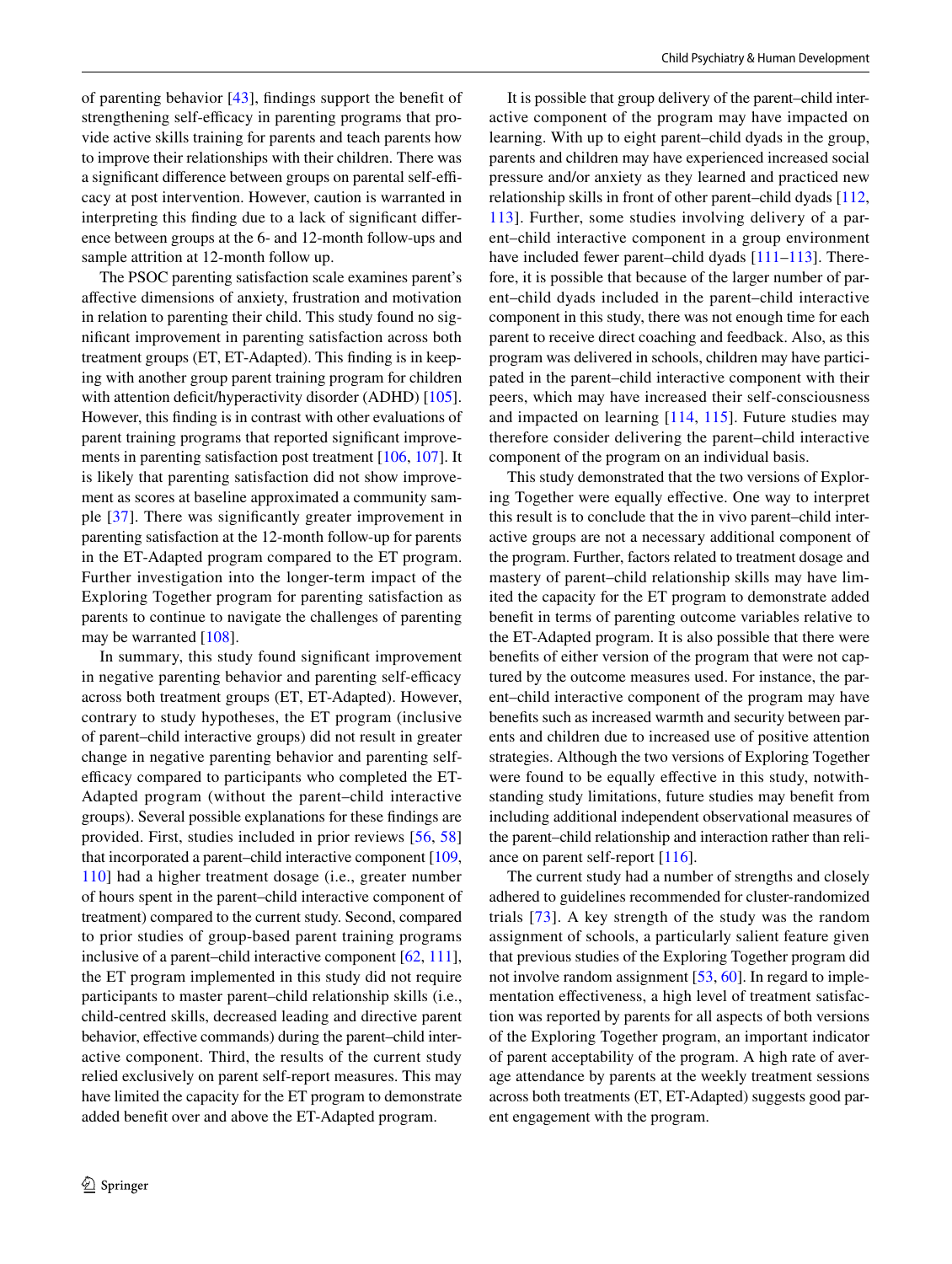Current study fndings must be considered in the context of some limitations. Attrition at the longer-term follow-ups was moderate to high, thus reducing sample size and statistical power. Conclusions drawn from the study should therefore be interpreted with caution. Study results relied exclusively on parent self-report, which does not exclude the possibility of changes occurring due to parent's perception of the situation. Further, parents were not blinded to school treatment allocation, which could introduce bias due to expectancy efects. Rather than relying solely on parent self-report of parenting behaviors, future trials of the Exploring Together program would beneft from including independent observational measures to explore change in behaviors as an outcome of parent training [\[100](#page-17-27)].

A potential methodological limitation of the study concerns treatment fdelity. Some treatment group leaders did not complete the 2-day training workshop but instead were trained via a 'train the trainer' co-facilitation method. This may have impacted on fdelity of delivery of the program. A number of factors impact the capacity to generalize the fndings of this study. Families who had a recent or current signifcant change in family circumstances or signifcant parental mental health problems were excluded. It is acknowledged that these parents may well have benefted from the intervention. Findings suggest that children who were invited to participate in treatment were less socio-economically disadvantaged compared to children who did not receive treatment. Therefore, fndings may not generalize to socio-economically disadvantaged families.

The research presented in this study has important implications for future research involving group-based parent training programs in primary school settings [\[117\]](#page-18-6). Given disparities in the use of community-based mental health services for children and families [[118\]](#page-18-7), future trials could encourage participation from parents across the socioeconomic spectrum by offering flexible scheduling options, childcare, and transportation assistance, and delivery of the program outside school hours [[119\]](#page-18-8). This would likely involve complex and coordinated efforts between mental health services, school leadership staff, and other existing resources at the school to achieve such impact.

## **Summary**

The Exploring Together program is a group-based parent training program comprised of separate parent, child, and teacher components, and a combined parent–child interactive component. The current study aimed to compare the efectiveness of two versions of the Exploring Together program for improving parenting behavior, parenting stress and parenting sense of competence, associated with (Exploring Together; ET) and without (Exploring Together-Adapted; ET-Adapted)

the parent–child interactive component. One hundred and thirty-six parents and their children (aged 5–10 years) with externalizing and/or internalizing problems participated in the trial, recruited from primary schools. Parents were administered self-report measures of parenting behavior, parenting stress and sense of competence, assessed at post intervention, 6-month and 12-month follow-up. This study provided evidence of signifcant reductions in negative parenting behaviors but no signifcant improvement in positive parenting behavior for participants of both versions of the Exploring Together program. Parenting self-efficacy improved significantly across both treatment groups (ET, ET-Adapted), however, there was no signifcant change in parenting satisfaction or parenting stress. Consistent with child outcomes in terms of externalizing and internalizing problems, the inclusion of the parent–child interactive component (ET program) did not result in superior treatment outcomes relative to the version (ET-Adapted program) that omitted this component [\[69](#page-16-30)]. Parent engagement and treatment satisfaction with both versions of the program was high. It is possible that the lack of diference between treatment groups was due to insufficient time for each parent to receive direct coaching and feedback or achieve superior mastery of parenting skills during the parent–child interactive groups. Future trials of the Exploring Together program would beneft from the inclusion of parents across the socioeconomic spectrum and those with mental health diffculties which may require a coordinated strategy involving mental health and school personnel. In addition, trial methodology would be strengthened by including additional assessment methods, such as independent observations of parenting behaviors. Further investigation regarding treatment dosage and mastery of parent–child relationship skills associated with the program is warranted.

**Acknowledgements** This study involved a partnership between Centre for Developmental Psychiatry & Psychology at Monash University and Early in Life Mental Health Service at Monash Health, in collaboration with trained education staff from the Department of Education and Training Victoria and Catholic Education Melbourne, Australia. We thank all the parents, teachers, children and school staff who participated in this study.

**Funding** The Department of Health and Human Services Victoria, Australia, funded this project.

#### **Declarations**

**Conflict of interest** The authors declare that they have no confict of interest.

**Open Access** This article is licensed under a Creative Commons Attribution 4.0 International License, which permits use, sharing, adaptation, distribution and reproduction in any medium or format, as long as you give appropriate credit to the original author(s) and the source, provide a link to the Creative Commons licence, and indicate if changes were made. The images or other third party material in this article are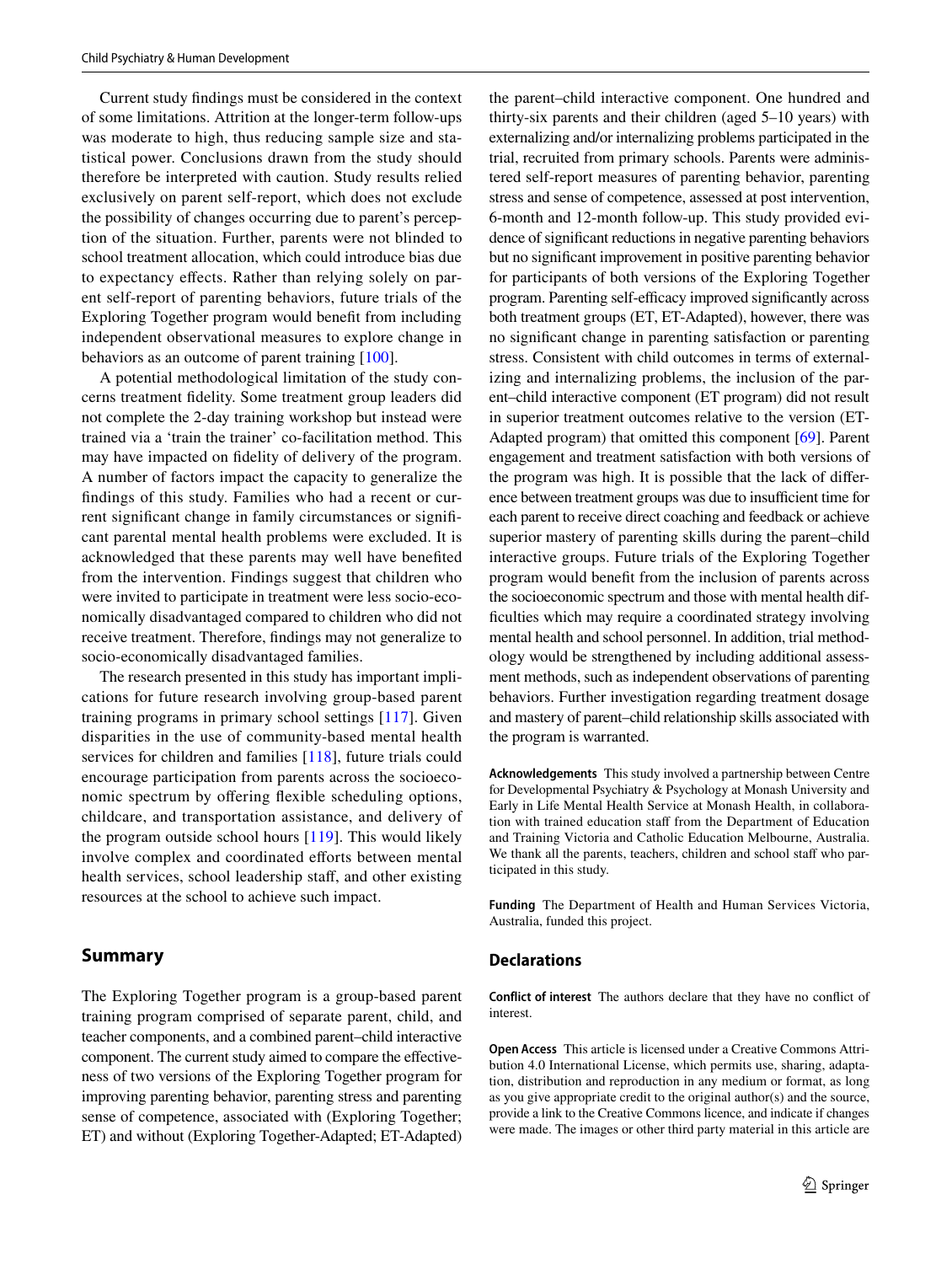included in the article's Creative Commons licence, unless indicated otherwise in a credit line to the material. If material is not included in the article's Creative Commons licence and your intended use is not permitted by statutory regulation or exceeds the permitted use, you will need to obtain permission directly from the copyright holder. To view a copy of this licence, visit <http://creativecommons.org/licenses/by/4.0/>.

# **References**

- <span id="page-15-0"></span>1. Bayer JK, Rapee RM, Hiscock H, Ukoumunne OC, Mihalopoulos K, Wake M (2011) Translational research to prevent internalizing problems early in childhood. Depress Anxiety 28:50–57
- <span id="page-15-1"></span>2. Gach EJ, Ip KI, Sameroff AJ, Olson SL (2018) Early cumulative risk predicts externalizing behavior at age 10: the mediating role of adverse parenting. J Fam Psychol 32(1):92–102
- <span id="page-15-2"></span>3. Pinquart M (2017) Associations of parenting dimensions and styles with externalizing problems of children and adolescents: an updated meta-analysis. Dev Psychol 53(5):873–932
- <span id="page-15-3"></span>4. Bailey JA, Hill KG, Oesterle S, Hawkins JD (2009) Parenting practices and problem behavior across three generations: monitoring, harsh discipline, and drug use in the intergenerational transmission of externalizing behavior. Dev Psychol 45(5):1214–1226
- <span id="page-15-4"></span>5. Tung I, Li JJ, Lee SS (2012) Child sex moderates the association between negative parenting and childhood conduct problems. Aggress Behav 38:239–251
- <span id="page-15-5"></span>6. Trivette CM, Dunst CJ, Hamby DW (2010) Infuences of familysystems intervention practices on parent–child interactions and child development. Top Early Child Spec Educ 30(1):3–19
- <span id="page-15-6"></span>7. Cooper P, Jacobs B (2011) Evidence of best practice models and outcomes in the education of children with emotional disturbance/behavioral difficulties: an international review. NCSE, Co. Meath. [https://ncse.ie/wp-content/uploads/2016/08/Resea](https://ncse.ie/wp-content/uploads/2016/08/Research_Report_7_EBD.pdf) [rch\\_Report\\_7\\_EBD.pdf](https://ncse.ie/wp-content/uploads/2016/08/Research_Report_7_EBD.pdf)
- <span id="page-15-7"></span>8. Cabaj JL, McDonald SW, Tough SC (2014) Early childhood risk and resilience factors for behavioral and emotional problems in middle childhood. BMC Pediatr 14(166):1
- <span id="page-15-8"></span>9. Stormshak EA, Bierman KL, McMahon RJ, Lengua LJ (2000) Parenting practices and child disruptive behavior problems in early elementary school. J Clin Child Psychol 29(1):17–29
- <span id="page-15-9"></span>10. Farrington DP (1996) The explanation and prevention of youthful ofending. In: Hawkins JD (ed) Delinquency and crime: current theories. Cambridge University Press, New York, pp 68–148
- <span id="page-15-10"></span>11. Rutter M, Giller H, Hagell A (1998) Antisocial behavior by young people. Cambridge University Press, New York
- <span id="page-15-11"></span>12. Vissing YM, Staus MA, Gelles RJ, Harrop JW (1991) Verbal aggression by parents and psychosocial problems of children. Child Abuse Negl 15:223–238
- <span id="page-15-12"></span>13. Johnson RM, Kotch JB, Catellier DJ, Winsor JR, Dufort V, Hunter W et al (2002) Adverse behavioral and emotional outcomes from child abuse and witnessed violence. Child Maltreat 7:179–186
- <span id="page-15-13"></span>14. Reuben JD, Shaw DS, Neiderhiser JM, Natsuaki MN, Reiss D, Leve LD (2016) Warm parenting and effortful control in toddlerhood: independent and interactive predictors of school-age externalizing behavior. J Abnorm Child Psychol 44(6):1083–1096
- <span id="page-15-14"></span>15. Burke JD, Pardini DA, Loeber R (2008) Reciprocal relationships between parenting behavior and disruptive psychopathology from childhood through adolescence. J Abnorm Child Psychol 36(5):679–692
- <span id="page-15-15"></span>16. Waller R, Gardner F, Viding E, Shaw DS, Dishion TJ, Wilson MN, Hyde LW (2014) Bidirectional associations between parental warmth, callous unemotional behavior, and behavior

problems in high-risk preschoolers. J Abnorm Child Psychol 42(8):1275–1285

- <span id="page-15-16"></span>17. Caron A, Weiss B, Harris V, Catron T (2006) Parenting behavior dimensions and child psychopathology: specifcity, task dependency, and interactive relations. J Clin Child Adolesc Psychol 35:34–45
- <span id="page-15-17"></span>18. Dallaire D, Pineda A, Cole D, Ciesla J, Jacquez F, LaGrange B, Bruce AE (2006) Relation of positive and negative parenting to children's depressive symptoms. J Clin Child Adolesc Psychol 35:313–322
- <span id="page-15-18"></span>19. Collins WA, Maccoby EE, Steinberg L, Hetherington EM, Bornstein MH (2000) Contemporary research on parenting. The case for nature and nurture. Am Psychol 55(2):218–232
- <span id="page-15-19"></span>20. Stack DM, Serbin LA, Enns LN, Ruttle PL, Barrieau L (2010) Parental effects on children's emotional development over time and across generations. Infants Young Child 23(1):52–69
- <span id="page-15-20"></span>21. Kotchick B, Forehand R (2002) Putting parenting in perspective: a discussion of the contextual factors that shape parenting practices. J Child Fam Stud 11:255–269
- <span id="page-15-21"></span>22. Biglan A, Flay BR, Embry DD, Sandler IN (2012) The critical role of nurturing environments for promoting human wellbeing. Am Psychol 67(4):257–271
- <span id="page-15-22"></span>23. Odgers CL, Caspi A, Russell MA, Sampson RJ, Arseneault L, Moffitt TE (2012) Supportive parenting mediates neighborhood socioeconomic disparities in children's antisocial behavior from ages 5 to 12. Dev Psychopathol 24(3):705–721
- <span id="page-15-23"></span>24. Bayer JK, Sanson AV, Hemphill SA (2006) Parent infuences on early childhood internalizing difficulties. J Appl Dev Psychol 27:542–559
- <span id="page-15-24"></span>25. Gorostiaga A, Aliri J, Balluerka N, Lameirinhas J (2019) Parenting styles and internalizing symptoms in adolescence: a systematic literature review. Int J Environ Res Public Health. <https://doi.org/10.3390/ijerph16173192>
- <span id="page-15-25"></span>26. McKee L, Roland E, Coffelt N, Olson AL, Forehand R, Massari C, Jones D, Gafney CA, Zens MS (2007) Harsh discipline and child problem behaviors: the roles of positive parenting and gender. J Fam Violence 22(4):187–196
- <span id="page-15-26"></span>27. Sanders MR (2008) Triple P-positive parenting program as a public health approach to strengthening parenting. J Fam Psychol 22(3):506–517
- <span id="page-15-27"></span>28. Rincón P, Cova F, Saldivia S, Bustos C, Grandón P, Inostroza C et al (2018) Efectiveness of a positive parental practices training program for Chilean preschoolers' families: a randomized controlled trial. Front Psychol 9:1751. [https://doi.org/10.3389/](https://doi.org/10.3389/fpsyg.2018.01751) [fpsyg.2018.01751](https://doi.org/10.3389/fpsyg.2018.01751)
- <span id="page-15-28"></span>29. Bayer JK, Hiscock H, Ukoumunne OC, Price A, Wake M (2008) Early childhood etiology of mental health problems: a longitudinal population-based study. J Child Psychol Psychiatry 49(11):1166–1174
- 30. Crnic KA, Gaze C, Hofman C (2005) Cumulative parenting stress across the preschool period: relations to maternal parenting and child behavior at age 5. Infant Child Dev 14:117–132
- <span id="page-15-29"></span>31. Deater-Deckard K, Scarr S (1996) Parenting stress among dualearner mothers and fathers: are there gender diferences? J Fam Psychol 10:45–59
- <span id="page-15-30"></span>32. Neece CL, Green SA, Baker BL (2012) Parenting stress and child behavior problems: a transactional relationship across time. Am J Intellect Dev Disabil 117(1):48–66
- <span id="page-15-31"></span>33. Stone LL, Mares SH, Otten R, Engels RC, Janssens JM (2016) The co-development of parenting stress and childhood internalizing and externalizing problems. J Psychopathol Behav Assess 1:76–86
- <span id="page-15-32"></span>34. Golfenshtein N, Srulovici E, Deatrick JA (2016) Interventions for reducing parenting stress in families with paediatric conditions: an integrative review. J Fam Nurse 22(4):460–492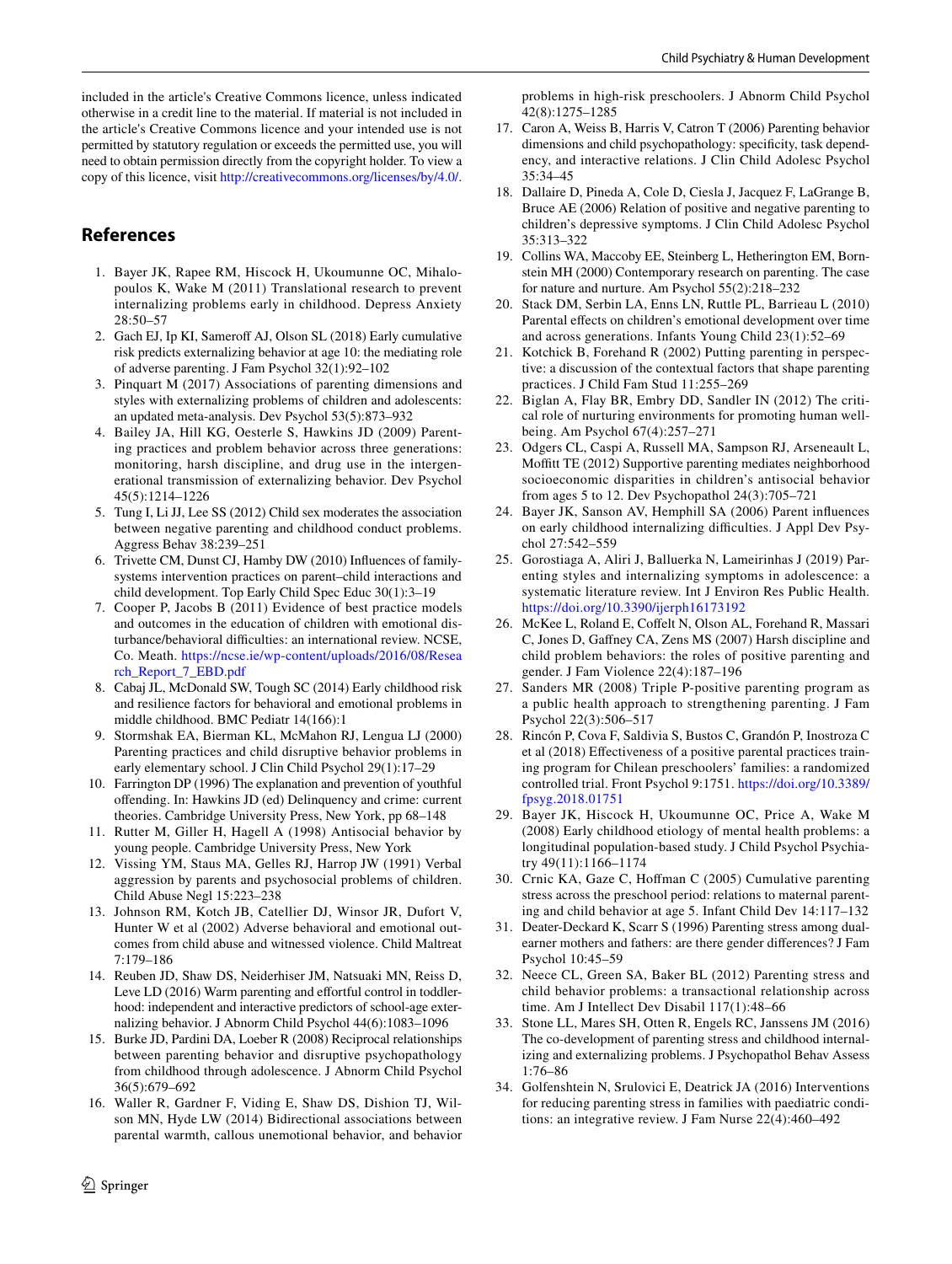- <span id="page-16-0"></span>35. Coleman PK, Karraker KH (1997) Self-efficacy and parenting quality: fndings and future applications. Dev Rev 18:47–85
- <span id="page-16-1"></span>36. Jones TL, Prinz RJ (2005) Potential roles of parental selfefficacy in parent and child adjustment: a review. Clin Psychol Rev 25:341–363
- <span id="page-16-2"></span>37. Johnston C, Mash EJ (1989) A measure of parenting satisfaction and efficacy. J Clin Child Psychol 18(2):167-175
- <span id="page-16-3"></span>38. Dumka LE, Gonzales NA, Wheeler LA, Millsap RE (2010) Parenting self-efficacy and parenting practices over time in Mexican American families. J Fam Psychol 24(5):522–531
- 39. Ohan JL, Leung DW, Johnston C (2000) The parenting sense of competence scale: evidence of a stable factor structure and validity. Can J Behav Sci 32:251–261
- <span id="page-16-4"></span>40. Rogers H, Matthews J (2004) The parenting sense of competence scale: investigation of the factor structure, reliability, and validity for an Australian sample. Aust Psychol 39(1):88–96
- <span id="page-16-5"></span>41. Knerr W, Gardner F, Cluver L (2013) Improving positive parenting skills and reducing harsh and abusive parenting in lowand middle-income countries: a systematic review. Prev Sci 14:352–363
- <span id="page-16-6"></span>42. Gross D, Sambrook A, Fogg L (1999) Behavior problems among young children in low-income urban day care centers. Res Nurs Health 22(1):15–25
- <span id="page-16-7"></span>43. Sanders MR, Woolley ML (2005) The relationship between maternal self-efficacy and parenting practices: implications for parent training. Child 31(1):65–73
- <span id="page-16-8"></span>44. Jackson AP, Scheines R (2005) Single mothers' self-efficacy, parenting in the home environment, and children's development in a two-wave study. Soc Work Res 29(1):7–20
- <span id="page-16-9"></span>45. Barlow J, Bergman H, Kornør H, Wei Y, Bennett C (2016) Group-based parent training programs for improving emotional and behavioral adjustment in young children. Cochrane Database Syst Rev.<https://doi.org/10.1002/14651858.CD003680.pub3>
- 46. Buchanan-Pascall S, Gray KM, Gordon M, Melvin GA (2018) Systematic review and meta-analysis of parent group interventions for primary school children aged 4–12 years with externalizing and/or internalizing problems. Child Psychiatry Hum Dev 49(2):244–267
- <span id="page-16-10"></span>47. Furlong M, McGilloway S, Bywater T, Hutchings J, Smith SM, Donnelly M (2012) Behavioral and cognitive-behavioral groupbased parenting programs for early-onset conduct problems in children aged 3 to 12 years. Cochrane Database Syst Rev. [https://](https://doi.org/10.1002/14651858.CD008225.pub2) [doi.org/10.1002/14651858.CD008225.pub2](https://doi.org/10.1002/14651858.CD008225.pub2)
- <span id="page-16-11"></span>48. Michelson D, Davenport C, Dretzke J, Barlow J, Day C (2013) Do evidence-based interventions work when tested in the "real world?". A systematic review and meta-analysis of parent management training for the treatment of child disruptive behavior. Clin Child Fam Psychol Rev 16:18–34
- <span id="page-16-12"></span>49. Barlow J, Smailagic N, Huband N, Rolof V, Bennett C (2012) Group-based parent training programs for improving parental psychosocial health. Cochrane Database Syst Rev. [https://doi.](https://doi.org/10.1002/14651858.CD002020.pub4) [org/10.1002/14651858.CD002020.pub4](https://doi.org/10.1002/14651858.CD002020.pub4)
- <span id="page-16-13"></span>50. Wittkowski A, Dowling H, Smith DM (2016) Does engaging in a group-based intervention increase parental self-efficacy in parents of preschool children? A systematic review of the current literature. J Child Fam Stud 25(11):3173–3191
- <span id="page-16-14"></span>51. Ponzetti JJ (ed) (2016) Evidenced-based parenting education: a global perspective. Taylor & Francis, New York
- <span id="page-16-15"></span>52. Bennett C, Barlow J, Huband N, Smailagic N, Roloff V (2013) Group-based parenting programs for improving parenting and psychosocial functioning: a systematic review. J Soc Social Work Res 4(4):300–332
- <span id="page-16-16"></span>53. Hemphill S, Littlefeld L (2001) Evaluation of a short-term group therapy program for children with behavior problems and their parents. Behav Res Ther 39:823–841
- <span id="page-16-17"></span>54. Eyberg SM, Funderburk BW, Hembree-Kigin TL, McNeil CB, Querido JG, Hood KK (2001) Parent–child interaction therapy with behavior problem children: one and two year maintenance of treatment effects in the family. Child Fam Behav Ther 23(4):1-20
- <span id="page-16-18"></span>55. Werba BE, Eyberg SM, Boggs SR, Algina J (2006) Predicting outcome in parent–child interaction therapy: success and attrition. Behav Modif 30(5):618–646
- <span id="page-16-19"></span>56. Kaminski JW, Valle LA, Filene JH, Boyle CL (2008) A metaanalytic review of components associated with parent training program efectiveness. J Abnorm Child Psychol 36(4):567–589
- 57. NICE (National Institute for Health and Care Excellence) (2013) Antisocial behavior and conduct disorders in children and young people: recognition, intervention and management. [http://guida](http://guidance.nice.org.uk/cg158) [nce.nice.org.uk/cg158](http://guidance.nice.org.uk/cg158)
- <span id="page-16-20"></span>58. Thomas R, Zimmer-Gembeck MJ (2007) Behavioral outcomes of parent–child interaction therapy and triple p-positive parenting program: a review and meta-analysis. J Abnorm Child Psychol 35(3):475–495
- <span id="page-16-21"></span>59. Littlefeld L, Burke S, Trinder M, Woolcock C, Story K, Wilby A, Falconer B, Dunkley T (2000) Exploring together program fnal internal evaluation report. The department of health and aged care under its supporting families: national parenting initiative. Unpublished report. Victorian Parenting Centre, Carlton South, Victoria
- <span id="page-16-22"></span>60. Reid K, Littlefeld L, Hammond SW (2008) Early intervention for preschoolers with behavior problems: preliminary fndings for the exploring together preschool program. Adv Ment Health 7(1):15–29
- <span id="page-16-23"></span>61. Ros R, Graziano PA (2019) Group PCIT for preschoolers with autism spectrum disorder and externalizing behavior problems. J Child Fam Stud 28:1294–1303
- <span id="page-16-24"></span>62. Foley K, McNeil CB, Norman M, Wallace NM (2016) Efectiveness of group format parent–child interaction therapy compared to treatment as usual in a community outreach organisation. Child Fam Behav Ther 38(4):279–298
- 63. Nieter L, Thornberry T Jr, Brestan-Knight E (2013) The efectiveness of group parent–child interaction therapy with community families. J Child Fam Stud 22:490–501
- <span id="page-16-25"></span>64. Niec LN, Barnett ML, Prewett MS, Shanley Chatham JR (2016) Group parent–child interaction therapy: a randomized control trial for the treatment of conduct problems in young children. J Consul Clin Psychol 84(8):682–698
- <span id="page-16-26"></span>65. Jufer F, Bakermans-Kranenburg MJ, Van IJzendoorn MH (2017) Pairing attachment theory and social learning theory in video-feedback intervention to promote positive parenting. Curr Opin Psychol 15:189–194
- <span id="page-16-27"></span>66. Bell Z, Shader T, Webster-Stratton C, Reid MJ, Beauchaine TP (2018) Improvements in negative parenting mediate changes in children's autonomic responding following a preschool intervention for ADHD. Clin Psychol Sci 6(1):134–144
- <span id="page-16-28"></span>67. Beauchaine T, Slep A (2018) Mechanisms of child behavior change in parent training: comment on Weeland et al. (2018). Dev Psychopathol 30:1529–1534
- <span id="page-16-29"></span>68. Urquiza AJ, Timmer S (2012) Parent–child interaction therapy: enhancing parent–child relationships. Psychosoc Interv 21(2):145–156
- <span id="page-16-30"></span>69. Kiernan KE, Mensah FK (2011) Poverty, family resources and children's early educational attainment: the mediating role of parenting. Br Educ Res J 37:317–336
- <span id="page-16-31"></span>70. Brestan EV, Eyberg SM (1998) Efective psychosocial treatments of conduct-disordered children and adolescents: 29 years, 82 studies, and 5272 kids. J Clin Child Psychol 27(2):180–189
- <span id="page-16-32"></span>71. Sanders MR, Kirby JN, Tellegen CL, Day JJ (2014) The triple p-positive parenting program: a systematic review and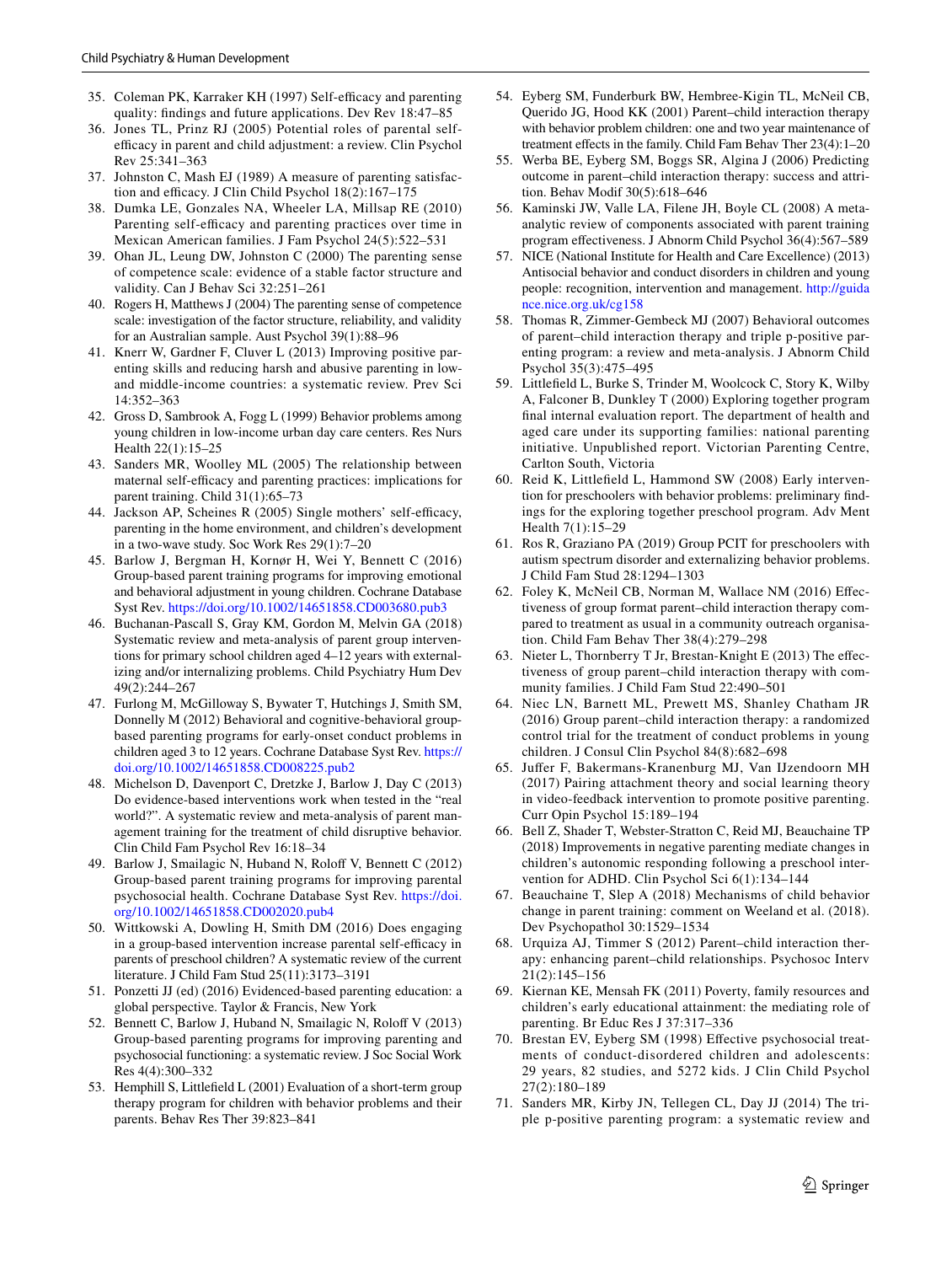meta-analysis of a multi-level system of parenting support. Clin Psychol Rev 34:337–357

- <span id="page-17-0"></span>72. Buchanan-Pascall S, Melvin GA, Gordon MS, Gray KM (2019) Evaluating the role of parent–child interactive groups in a parent training program for children with externalizing and internalizing behavior problems. Parent Sci Pract 19(4):293–317
- <span id="page-17-1"></span>73. Campbell MK, Piaggio G, Elbourne DR, Altman DG (2012) Consort 2010 statement: extension to cluster randomized trials. BMJ 345:e5661. <https://doi.org/10.1136/bmj.e5661>
- <span id="page-17-2"></span>74. Goodman R (1997) The strengths and difficulties questionnaire: a research note. J Child Psychol Psychiatry 38(5):581–586
- <span id="page-17-3"></span>75. Department of Education and Early Childhood Development (1998) Program for students with disabilities guidelines 2011. Department of Education and Early Childhood Development, Melbourne
- <span id="page-17-4"></span>76. Australian Bureau of Statistics (2016) Socio-economic indexes for areas (SEIFA). <http://www.ausstats.abs.gov.au>
- <span id="page-17-5"></span>77. Littlefeld L, Story K, Woolcock C, Trinder M, Burke S, Reid K (2010) Exploring together preschool/early primary school program: program manual. Exploring Together, Princes Hill
- <span id="page-17-6"></span>78. Ghandour RM, Kogan MD, Blumberg SJ, Jones JR, Perrin JM (2012) Mental health conditions among school-aged children: geographic and sociodemographic patterns in prevalence and treatment. J Dev Behav Pediatr 33:42–54
- <span id="page-17-7"></span>79. Bandura A (1971) Psychological modeling: conficting theories. Aldine, Chicago
- <span id="page-17-8"></span>80. Kendall P, Suveg C, Kingery J (2006) Facilitating the dissemination and application of cognitive-behavioral therapy for anxiety in youth. J Cogn Psychother 20:243–245
- <span id="page-17-9"></span>81. Bowlby J (1969) Attachment and loss: Vol. 1. Attachment. Basic Books, New York
- <span id="page-17-10"></span>82. Sanders M, Pidgeon A (2011) The role of parenting programmes in the prevention of child maltreatment. Aust Psychol 46:199–209
- <span id="page-17-11"></span>83. Robinson G, Tyler W (2008) Ngaripirliga'ajirri: the implementation of exploring together on the Tiwi Islands. Adv Ment Health 7(1):61–71
- <span id="page-17-12"></span>84. Keijsers L, Loeber R, Branje S, Meeus W (2011) Bidirectional links and concurrent development of parent–child relationships and boys' ofending behavior. J Abnorm Psychol 120(4):878–889
- <span id="page-17-13"></span>85. Gottman JM, DeClaire J (1997) The heart of parenting: how to raise an emotionally intelligent child. Bloomsbury, London
- 86. Havighurst SS, Wilson KR, Harley AE, Kehoe C, Efron D, Prior MR (2013) "Tuning into Kids": reducing young children's behavior problems using an emotion coaching parenting program. Child Psychiatry Hum Dev 44(2):247–264
- <span id="page-17-14"></span>87. Hurrell KE, Houwing FL, Hudson JL (2017) Parental meta-emotion philosophy and emotion coaching in families of children and adolescents with an anxiety disorder. J Abnorm Child Psychol 45(3):569–582
- <span id="page-17-15"></span>88. Kaufman AS, Kaufman NL (2005) Kaufman tests of educational achievement, second edition, brief form. Pearson Inc, Bloomington
- <span id="page-17-16"></span>89. Bain SK, Jaspers KE (2010) Test review: review of Kaufman brief intelligence test. In: Kaufman AS, Kaufman NL (eds) Kaufman brief intelligence test, 2nd edn. Pearson Inc, Bloomington
- <span id="page-17-17"></span>90. Shelton KK, Frick PJ, Wootton J (1996) Assessment of parenting practices in families of elementary school-age children. J Clin Child Psychol 25:317–329
- <span id="page-17-18"></span>91. Elgar FJ, Waschbusch DA, Dadds MR, Sigvaldason N (2007) Development and validation of a short form of the Alabama Parenting Questionnaire. J Child Fam Stud 16:243–259
- <span id="page-17-19"></span>92. Garland BH (2007) Parenting techniques and parent characteristics associated with child externalizing behavior problems. Dissertation Abstracts International: Section B: The Sciences and Engineering, 68(6-B): 4129
- <span id="page-17-20"></span>93. Dadds MR, Maujean A, Fraser JA (2003) Parenting and conduct problems in children: Australian data and psychometric properties of the Alabama parenting questionnaire. Aust Psychol 38(3):238–241
- <span id="page-17-21"></span>94. Abidin R (1995) Parenting stress index: professional manual, 3rd edn. Psychological Assessment Resources Inc, Odessa
- <span id="page-17-22"></span>95. Heck RH, Tabata LN, Thomas SL (2013) Multilevel and longitudinal modeling with IBM SPSS, 2nd edn. Routledge, New York
- <span id="page-17-23"></span>96. Feingold A (2009) Efect sizes for growth-modeling analysis for controlled clinical trials in the same metric as for classical analysis. Psychol Methods 14:43–53
- <span id="page-17-24"></span>97. Cohen J (1988) Statistical power analysis for the behavioral sciences, 2nd edn. Lawrence Erlbaum Associates, Hillsdale
- <span id="page-17-25"></span>98. Braet C, Meerschaert T, Merlevede E, Bosmans G, Van Leeuwen K, De Mey W (2009) Prevention of antisocial behavior: evaluation of an early intervention program. Eur J Dev Psychol 6(2):223–240
- <span id="page-17-26"></span>99. Gardner E, Woolgar M (2018) Parenting in the community: a service evaluation of a universal, voluntary sector parenting intervention. J Commun Psychol 46:332–344
- <span id="page-17-27"></span>100. Chacko A, Wymbs BT, Wymbs FA, Pelham WE, Swanger-Gagne MS, Girio E et al (2009) Enhancing traditional behavioral parent training for single mothers of children with ADHD. J Clin Child Adolesc Psychol 38(2):206–218
- 101. Hutchings J, Bywater T, Daley D, Gardner F, Whitaker C, Jones K et al (2007) Parenting intervention in sure start services for children at risk of developing conduct disorder: pragmatic randomized controlled trial. BMJ 334:678–682
- <span id="page-17-28"></span>102. Weeland J, Chhangur RR, van der Giessen D, Matthys W, de Castro BO, Overbeek G (2017) Intervention efectiveness of the incredible years: new insights into sociodemographic and intervention-based moderators. Behav Ther 48:1–18
- <span id="page-17-29"></span>103. Hoff E, Laursen B (2019) Socioeconomic status and parenting. In: Bornstein MH (ed) Handbook of parenting: biology and ecology of parenting. Routledge/Taylor & Francis Group, London, pp 421–447
- <span id="page-17-30"></span>104. Senn TE, Walsh JL, Carey MP (2014) The mediating roles of perceived stress and health behaviors in the relation between objective, subjective, and neighbourhood socioeconomic status and perceived health. Ann Behav Med 48(2):215–224
- <span id="page-17-31"></span>105. Au A, Lau K, Wong AH, Lam C, Leung C, Lau J, Lee YK  $(2014)$  The efficacy of a group triple p (positive parenting program) for Chinese parents with a child diagnosed with ADHD in Hong Kong: a pilot randomized controlled study. Aust Psychol 49(3):151–162
- <span id="page-17-32"></span>106. Hand A, McDonnell E, Honari B, Sharry J (2013) A community led approach to delivery of the parents plus children's program for the parents of children aged 6–11. Int J Clin Health Psychol 13:81–90
- <span id="page-17-33"></span>107. Leung C, Sanders MR, Leung S, Mak R, Lau J (2003) An outcome evaluation of the implementation of the triple p-positive parenting program in Hong Kong. Fam Process 42(4):531–544
- <span id="page-17-34"></span>108. Lonergan A, Gerber S, Streek A, Sharry J (2015) Parenting groups, how long is enough? The efficacy of a community-run Parents Plus Early Years Program as a preschool parenting intervention of modifable duration. Glob J Commun Psychol Pract 6(1):1–13
- <span id="page-17-35"></span>109. Nixon RDV, Sweeney L, Erickson DB, Touyz SW (2003) Parent–child interaction therapy: a comparison of standard and abbreviated treatments for oppositional defant children. J Consult Clin Psychol 71:251–260
- <span id="page-17-36"></span>110. Schuhmann EM, Foote RC, Eyberg SM, Boggs SR, Algina J (1998) Efficacy of parent–child interaction therapy: interim report of a randomized trial with short-term maintenance. J Clin Child Psychol 27:34–45